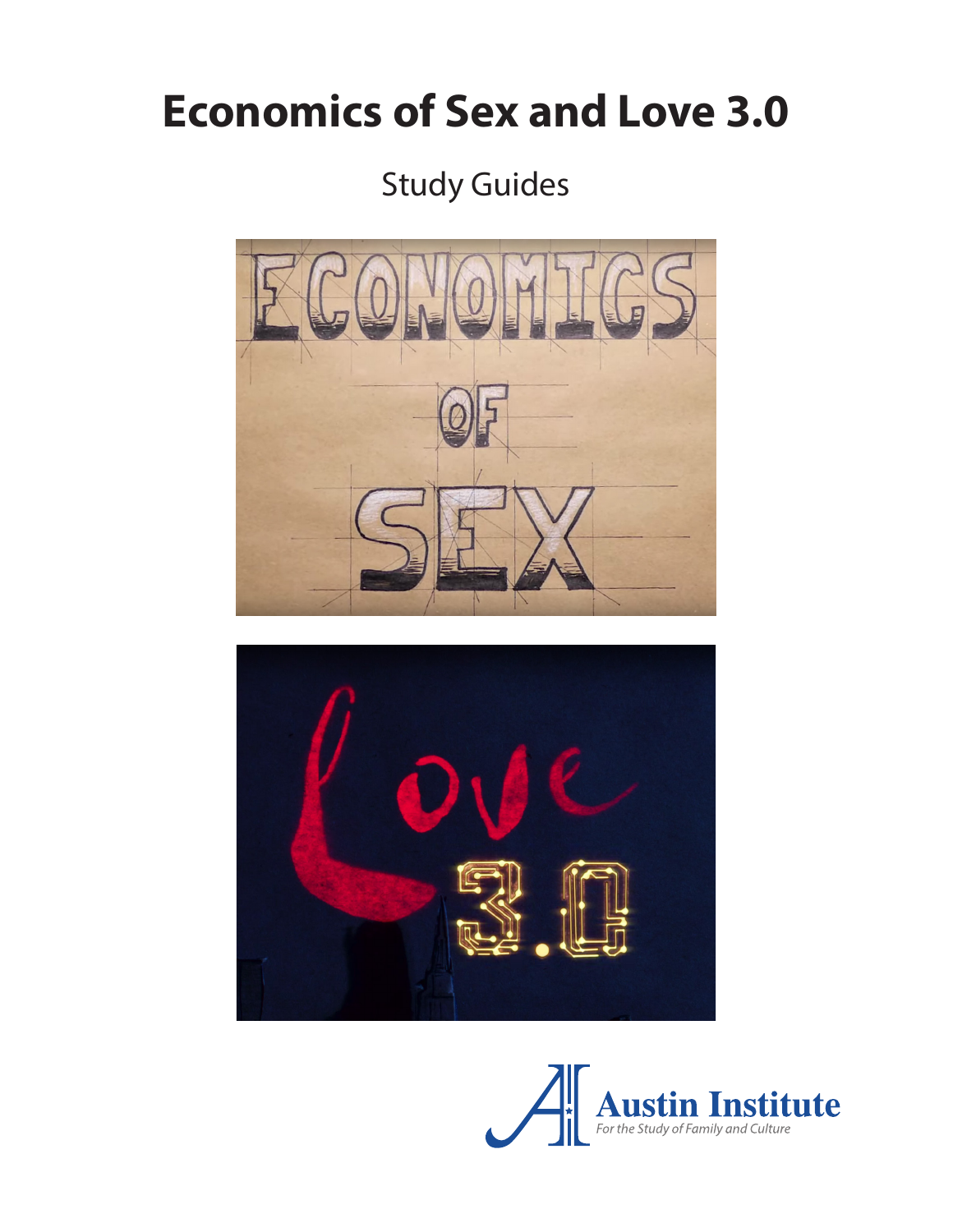Why are these films timely? Why take time not only to watch them, but to reflect on and discuss them? The answer is that our time and culture are more confused than ever about sex, and misinformation abounds in the popular media. People who hold traditional views on dating, sex, and sexuality are made to feel embarrassed by them, as though they were clinging to the belief that the earth is flat.

The truth is something altogether different. As these films make clear, there are compelling philosophical arguments for monogamy and traditional marriage, and social science backs them up. Sex has meaning and consequences – some of them unintended, as described by a look carefully at the economics of sex. Perhaps more importantly, there are compelling emotional connections: monogamy and traditional marriage still resonate within the human heart, fulfilling some of our deepest human longings. They are still good because though the times have changed, our human nature has not.

We hope you enjoy these films and that they leave you with a lasting impression, something that keeps running on repeat in your mind long after you've watched them.

Kevin E. Stuart, Ph.D. Executive Director Austin Institute for the Study of Family and Culture

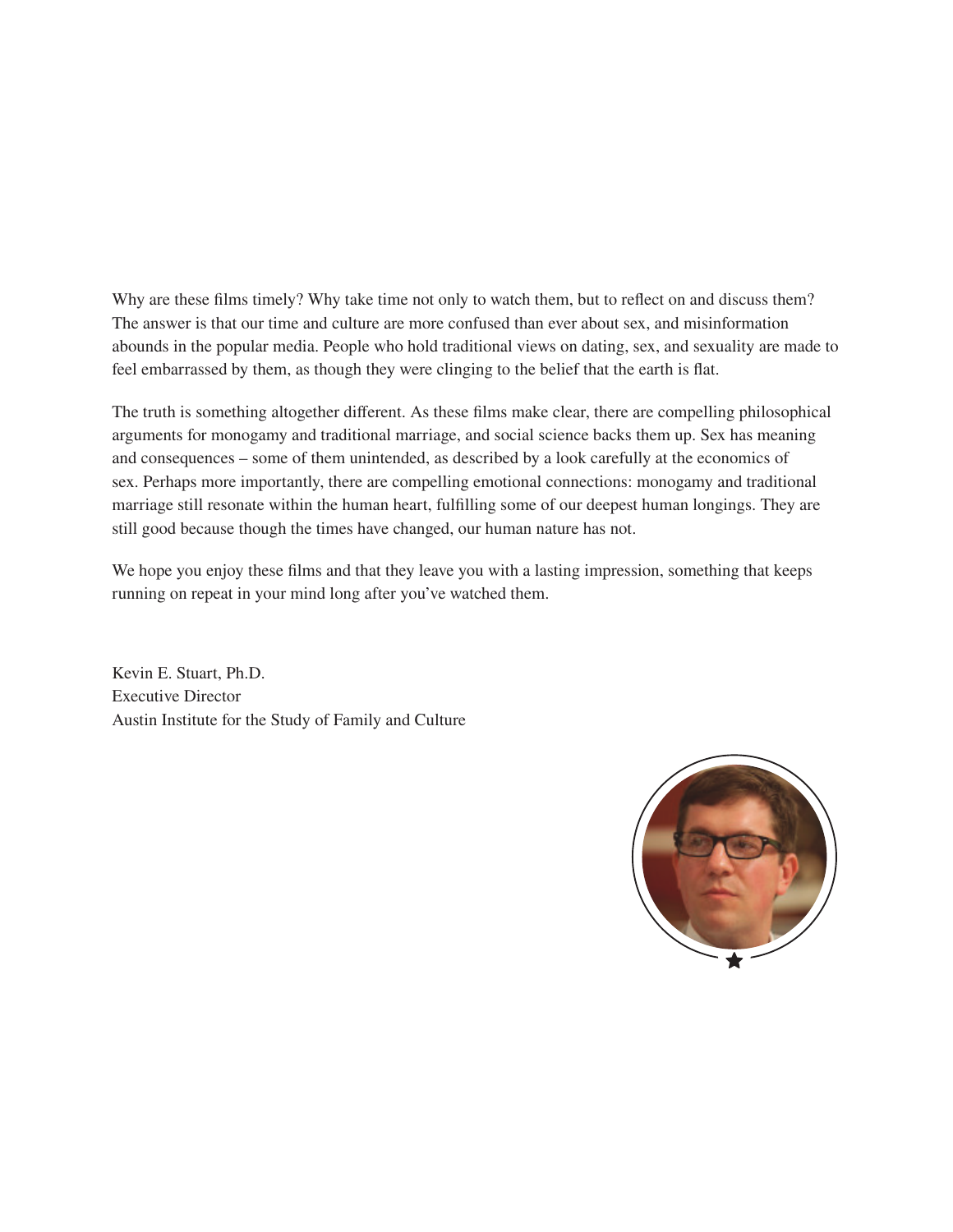## **Table of Contents**

## **Notes on the Study Guide**

In order to make it as easy as possible for church groups, study groups, and traditional classes to dig more deeply into the issues underlying the *Economics of Sex* and *Love 3.0*, we have compiled a set of discussion questions and a sampling of additional resources to help expand and enrich your conversation about these films.

### **For each animated film, you will find:**

- **-** a list of discussion questions, which can be handed out to group members or to students.
- **-** a discussion question guide for small group leaders or teachers, which lists possible answers to each of the questions.
- **-** summarized information/direct quotes from additional sources (along with original graphics) to provide a more comprehensive picture of the issues introduced by the films.

Feel free to tailor this study guide to meet the particular needs of your group. For example, you may wish to reduce the number of questions or to provide copies of one or more additional sources to your group members. This study guide should function as a storehouse from which you can select whatever materials will best meet the needs of your group.

Finally, please contact us if you have any questions about the content contained in the pages that follow, or if we can support your group's efforts to strengthen marriage and family life. Our contact information can be found on the final page of this guide.

*NB: The opinions expressed in the supplementary sources do not necessarily reflect the views of the Austin Institute. Rather, these sources have been included in order to give people an entry into the larger conversations surrounding some of the issues introduced by the films.*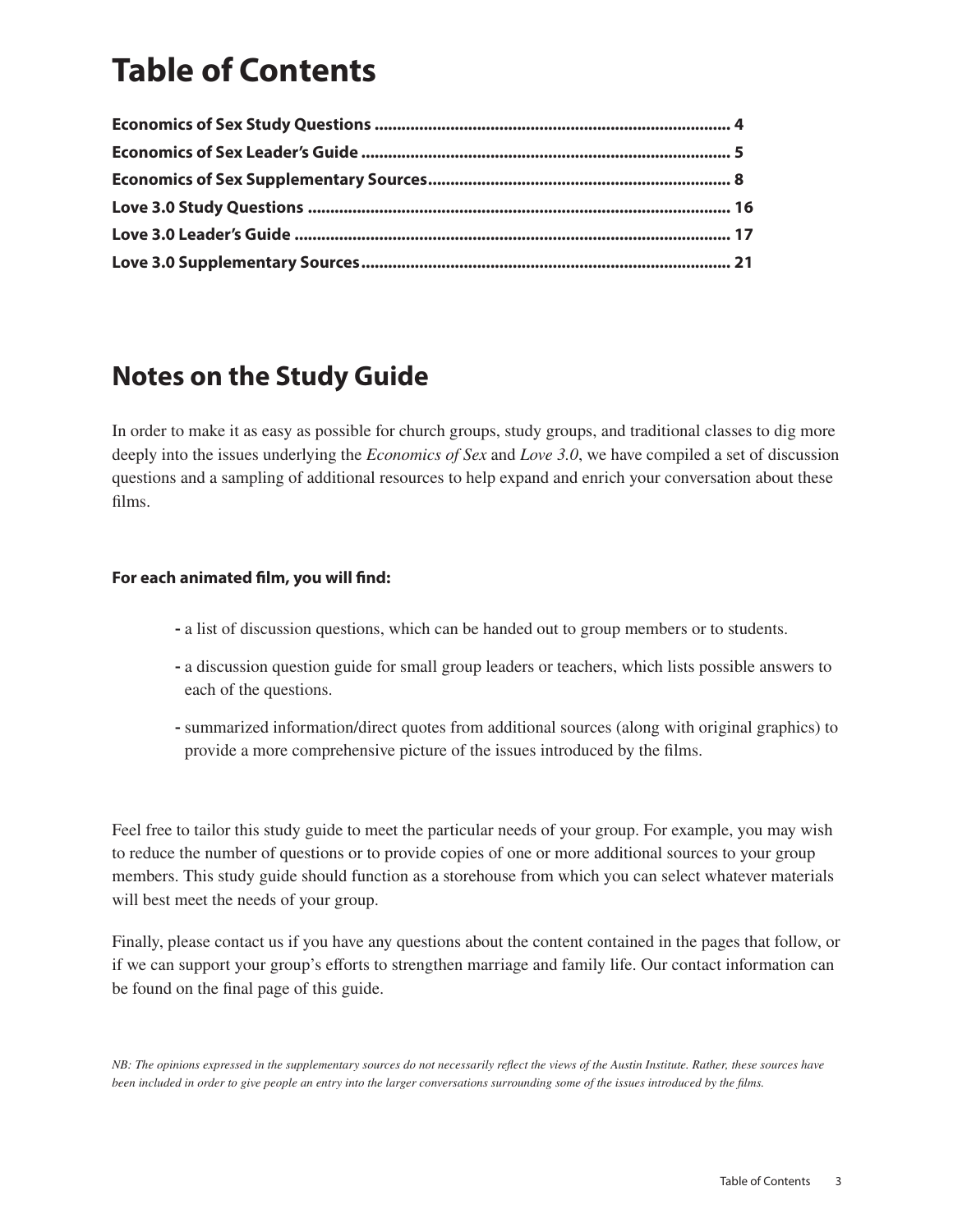## **Economics of Sex Study Questions**

*For the film: http://www.austin-institute.org/research/media/the-economics-of-sex/*

- **1. How do men and women approach sex differently?**
- **2. What societal factors have led women to lower the price of sex?**
- **3. How has the Pill thrown the mating market into disarray?**
- **4. What happens when sex is separated from marriage?**
- **5. Why is the supply of sex higher now than in the past?**
- **6. How does a generous supply of extra-marital sex affect the dating and mating markets?**
- **7. If women were in charge of the mating market, how might things be different?**
- **8. This animation claims that if women work together, they can increase the value of sex. What concrete things can women do in order to achieve this end? What can men do to increase the value of sex and to encourage marriage?**

#### **9. How would you respond to the following claims:**

- **-** The Pill has had many beneficial effects: it has increased women's freedom, allowed them to choose when to bear children, and has leveled the playing field between men and women.
- **-** A simple supply and demand paradigm does not work for something as complex as the mating market.
- **-** This animation presents a negative view of men. Not all men are out for commitment-less sex.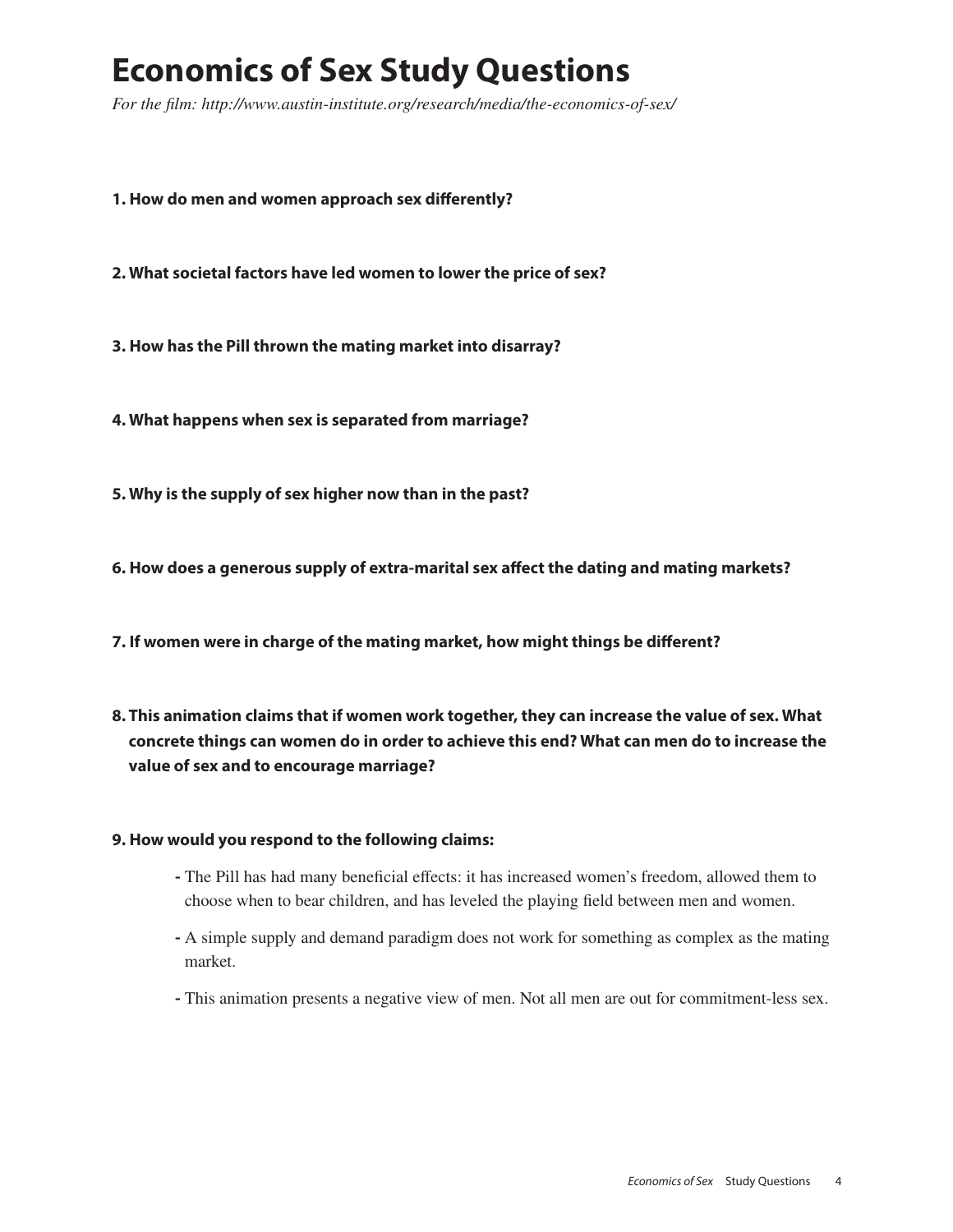## **Economics of Sex Study Guide**

*http://www.austin-institute.org/research/media/the-economics-of-sex/*

#### **1. How do men and women approach sex differently?**

(Possible answers include: Men have a higher sex drive, initiate sex more often, are more permissive and connect romance to sex less often. Women view sex as something that extends beyond mere pleasure and as a means to express and receive love, to strengthen commitment, to affirm desirability, and to ensure relationship security.)

#### **2. What societal factors have led women to lower the price of sex?**

(Possible answers include: The social environment, from which women learn how they should price sex, has devalued it; men aren't willing to pay as much for sex because it is easier to come by; the Pill has removed the natural consequence of pregnancy from sex, so the "cost" of sex is lower than it used to be.)

#### **3. How has the Pill thrown the mating market into disarray?**

(Possible answers include: It has lowered the cost of sex since pregnancy is no longer connected to sex; it has split the mating market into those who just want sex and those who want marriage; by separating marriage and childrearing from sex, it has allowed men to enjoy sex without having to pay for it in the form of marital commitment and relationship security.)

### **4. What happens when sex is separated from marriage?**

(Possible answers include: When the mating market is split between those who just want sex and those who want sex + marriage, the marriage market becomes more competitive. On the whole, men are more likely to seek sex without marriage, so women are competing for a smaller number of marriage-seeking men. The increased competition decreases their solidarity with each other and encourages them to lower their standards and to appeal to what men want. At the same time, marriageable men are able to be more selective and thereby to gain more control over the marriage market.)

### **5. Why is the supply of sex higher now than in the past?**

(Possible answers include: The supply of sex is greater than it has been in the past because the sexual revolution has loosened sexual mores and has declared that free sexual expression is one of the highest goods; the Pill has allowed people to be sexually active without experiencing the natural consequence of pregnancy; women are responding to men's desire for sex without any concomitant commitment.)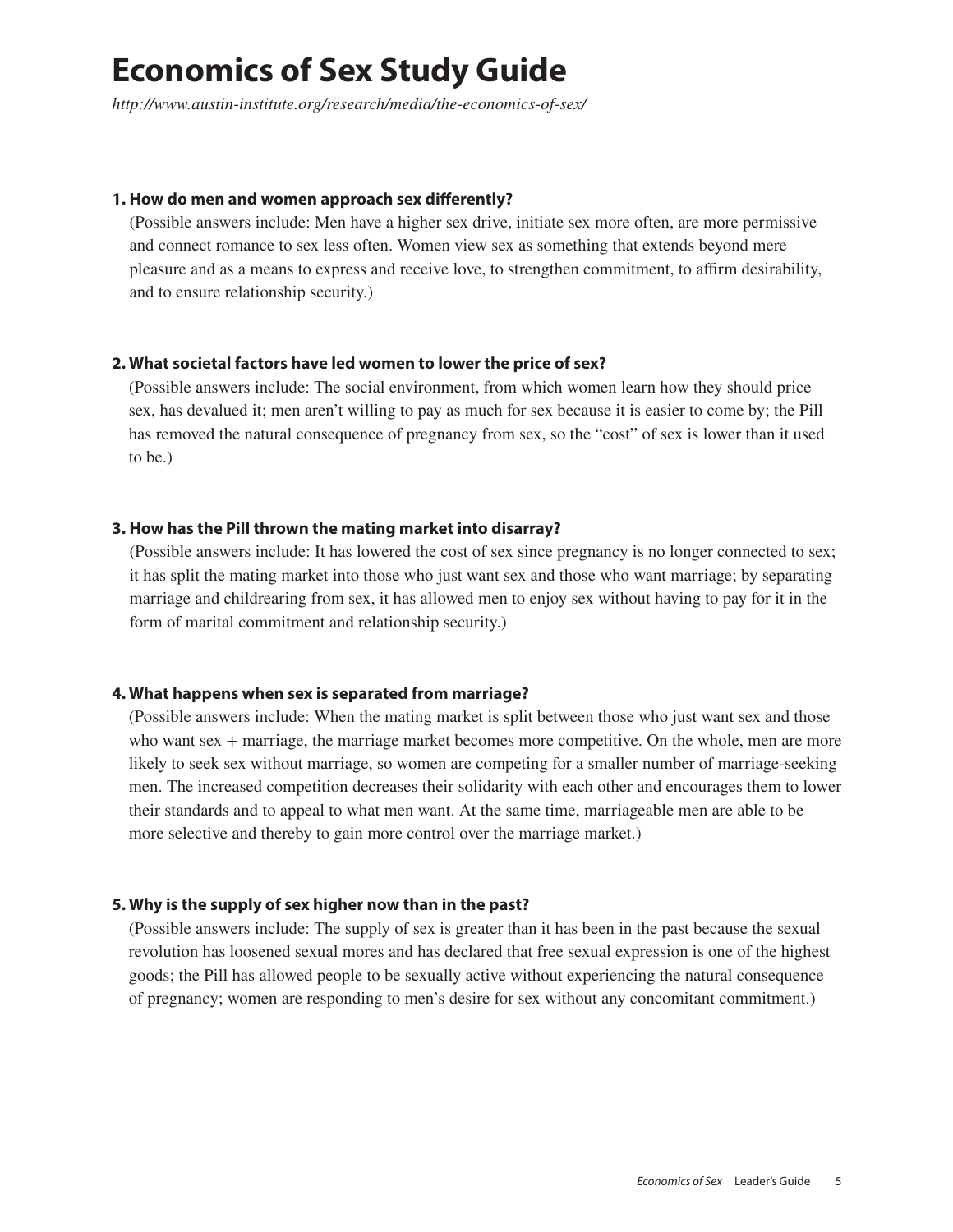### **6. How does a generous supply of extra-marital sex affect the dating and mating markets?**

(Possible answers include: The generous supply of extra-marital sex has decreased the demand for marriage, has put men in charge of the mating market, has delayed marriage (most people now marry between the ages of 25 and 34), and has adversely affected the number of people getting married.)

### **7. If women were in charge of the mating market, how might things be different?**

(Possible answers include: We'd see more impressive wooing efforts, greater investment from men, longer relationships, fewer premarital partners, shorter co-habitations, and more marrying.)

### **8. This animation claims that if women work together, they can increase the value of sex. What concrete things can women do in order to achieve this end? What can men do to increase the value of sex and to encourage marriage?**

(Possible answers include: Women could collectively decide to reserve sex for committed relationships and, best of all, for marriage; they could speak against all portrayals of women as sex objects, including pornographic photos and films, suggestive advertisements, and fashions that clothe women as if they were sex objects; instead of competing with each other for a limited supply of men, women could foster cooperative relationships with each other, looking out for each other's well-being both in and outside of romantic relationships. Men can similarly reserve sex for committed relationships, the most committed relationship of all being marriage; they can abstain from viewing pornography, which encourages men to view women as sexual objects, and can reject caricatures of masculinity that glamorize behavior that is vicious, abusive, perverse, etc.)

#### **9. How would you respond to the following claims:**

### **a. The Pill has had many beneficial effects: it has increased women's freedom, allowed them to choose when to bear children, and has leveled the playing field between men and women.**

(Possible answer: Though a common belief, it's not true. According to Akerlof, Yellen, and Katz's 1996 article, women are more likely to have their freedom restricted by out-of-wedlock childbirth now than they were before the Pill became ubiquitous. Out-of-wedlock births and the number of single mothers have increased dramatically since 1970, and single parenthood places all sorts of restrictions on women's freedom. By reducing the cost of sex and shifting control over the mating market to men, the Pill has not leveled the playing field between men and women. *The Pill has also had detrimental effects on women who would like to bear children but find themselves unable to.* Some medical evidence has indicated that the presence of artificial hormones in drinking water, which cannot help but increase as more women take birth control and urinate synthetic hormones into the water supply system, has decreased both male and female fertility. Women who choose to get pregnant find themselves unable to.)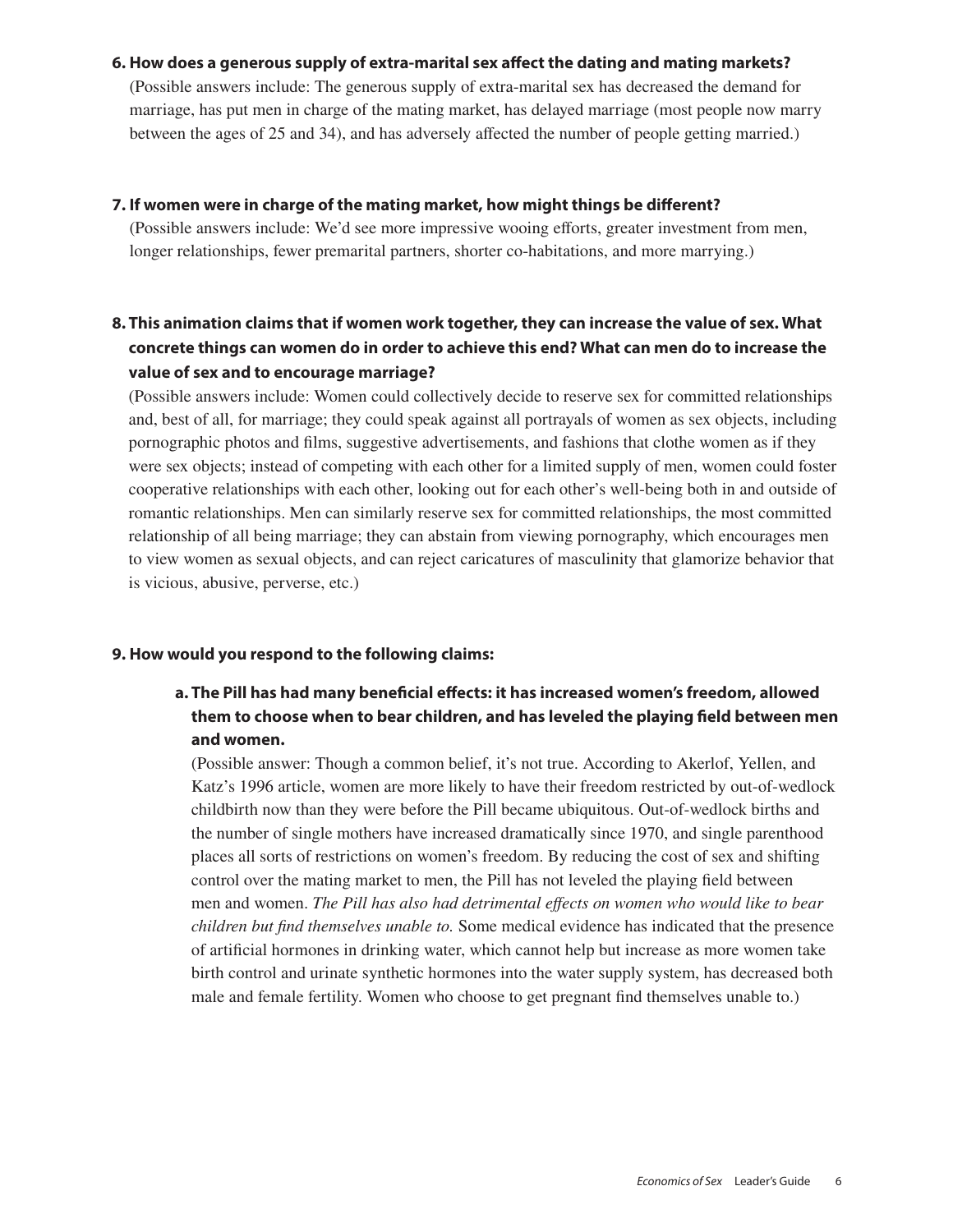### **b. A simple supply and demand paradigm does not work for something as complex as the mating market.**

(Possible answer: We agree that the economics of sex is only part of the story. Other dimensions include emotions, biology, spirituality, and morality. But the economic dimension of sex is important to consider, in part, because it forces us to confront the fact that our actions can have profound and unintended consequences. Economics shows us that though we think when we do X that Y will result, sometimes the result is  $Z...$  and sometimes  $Z$  is the opposite of what we wanted. For a detailed discussion of how the price of sex is determined by the economic forces of supply and demand, see Baumeister and Vohn's 2004 article entitled "Sexual Economics: Sex as Female Resource for Social Exchange in Heterosexual Interactions.")

### **c. This animation presents a negative view of men. Not all men are out for commitmentless sex.**

(Possible answer: Again here, we agree. What the economics of sex shows us is how different men and women are along certain dimensions. Both men and women who are morally wellformed understand sex as a tie that binds two people together. Nevertheless, women have a stronger biological and psychological disposition towards understanding commitment as an essential part of a sexual relationship.)

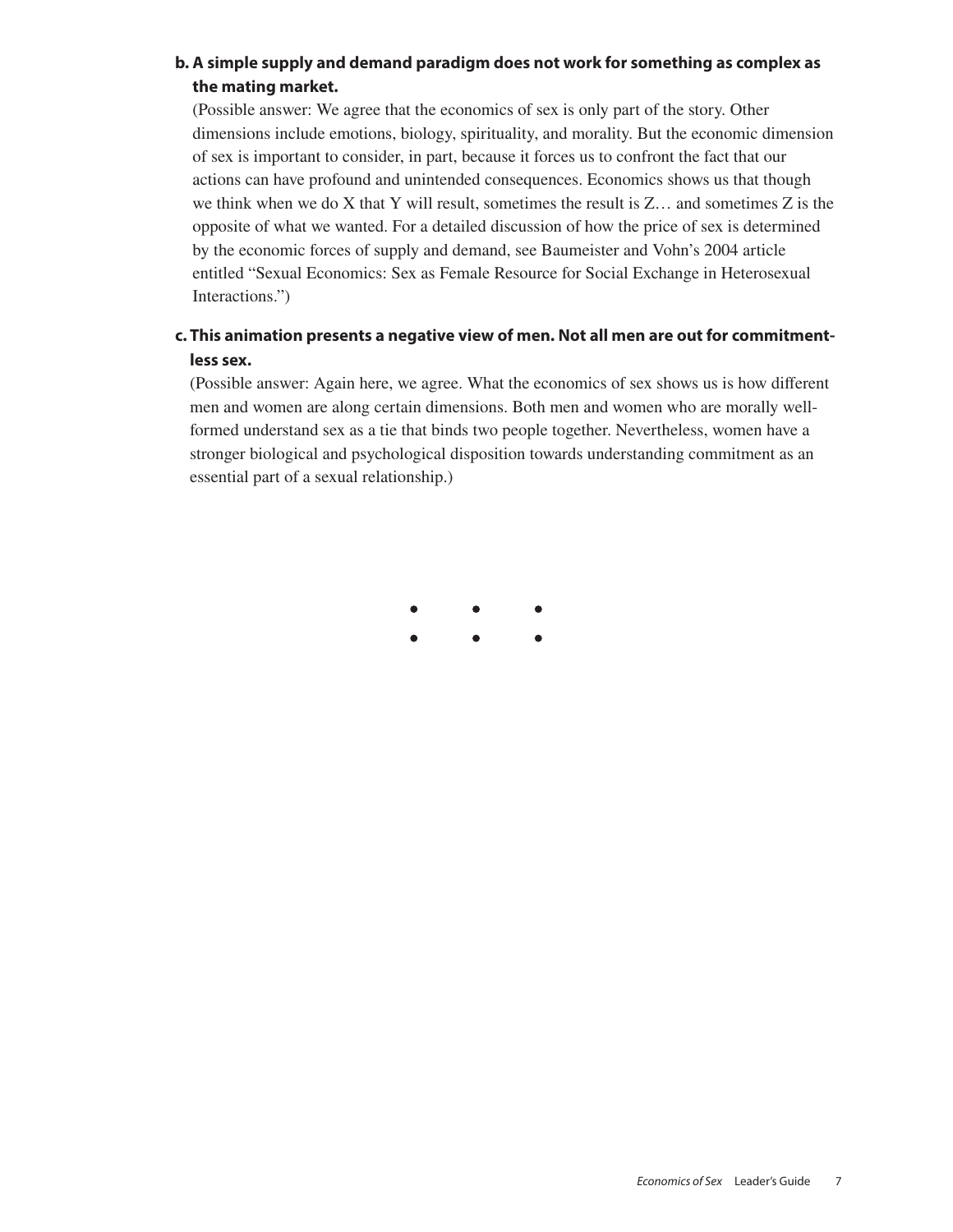## **Economics of Sex Supplementary Sources**

## **Baumeister, Roy F. and Jean M. Twenge. (2002). "Cultural Suppression of Female Sexuality."** *Review of General Psychology***. 6 (2), 166-203.**

*In this article, Baumeister and Twenge respond to the theory that women are the victims of sexual repression. If women's sexuality has been repressed, they argue, women themselves are mostly responsible for it. Traditionally, women control their own sexual behaviors and pressure other women to do the same in exchange for goods that men can provide: money, social status, respectability, stability, etc. When some women engage in sexually permissive behaviors, they cheapen the value of sex for all women because the market rate for sex declines. Women are better off when sex is precious, and mothers and female peer groups are most effective at exerting social pressures to ensure that sexual norms are upheld by all women within a particular society. Below you will find a few excerpts from the original article, which has been adapted to make the content accessible to a wider audience.*

### **Women, Sex, and the Basic Economic Principles of Supply and Demand**



**Women are in a better bargaining position when:**

 $A =$  Low Supply  $=$  High Price  **= High Supply = Low Price** 

- **they keep the supply of sex below men's demand for sex.** When supply is lower than demand, the price for sex goes up.
- **sex is scarce.** When sex is plentiful, individual women are in a weaker position to demand much in return for sex.
- **it is harder for men to obtain sex.** The harder it is for men to obtain sex, the more they will be willing to offer women in return.

**Most women need to cooperate to a substantial degree in restricting sex if women as a whole are going to maintain control over the sexual supply and demand dynamic and if they are to receive the benefits they want from sex.** 

By restricting the supply of sex available to men, women can extract more benefits in exchange for sex, such as money, gifts, long-term relationship commitment, fair treatment, sexual fidelity, and conforming to expectations. Women's control over the supply and demand dynamic decreases, however, if men can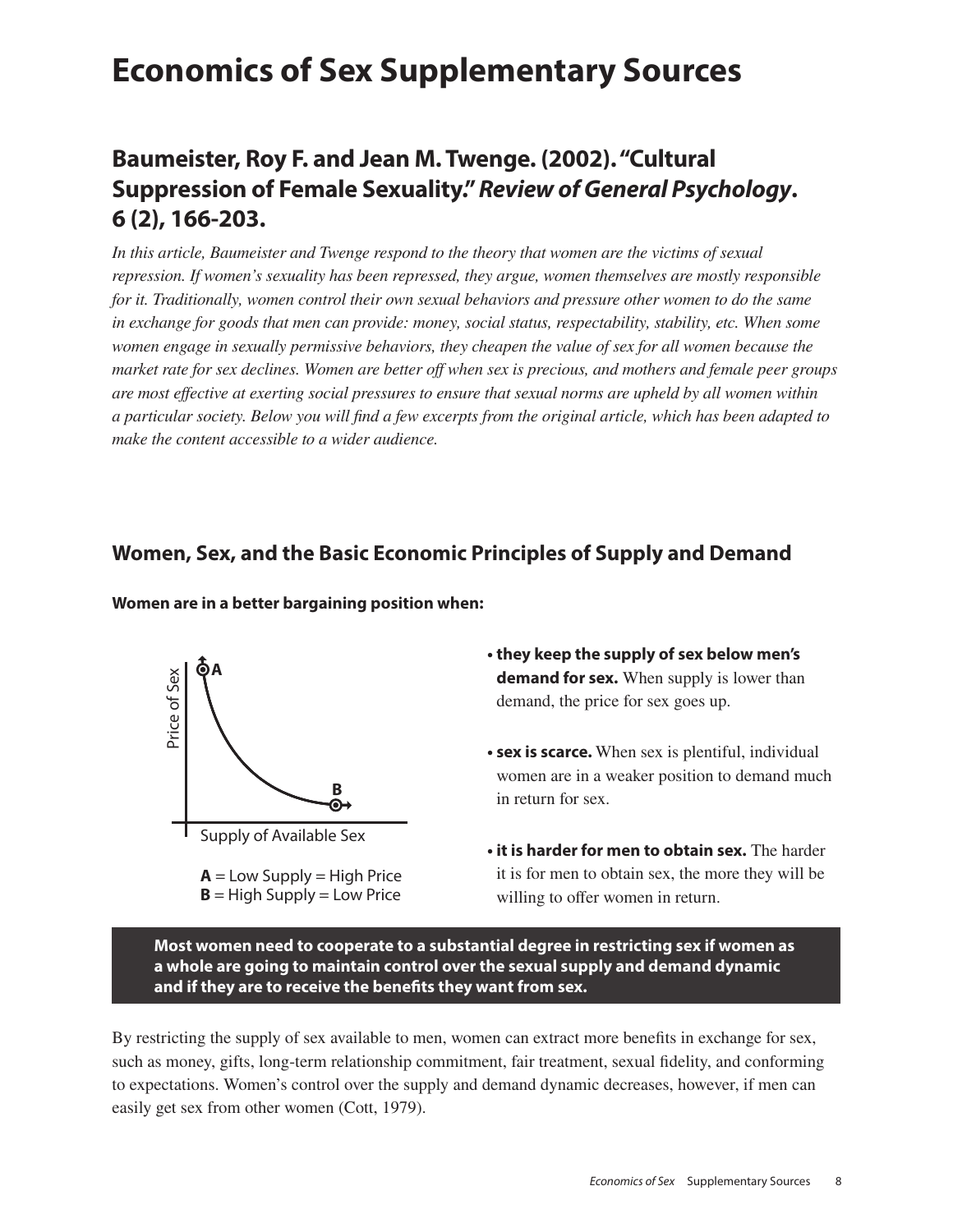### **Regulating the Market**

### **Regulating female sexuality:**

- **Mothers are the main source of influence in restricting female sexuality.** The more the mother communicates with her daughter with regard to sexual matters, the later the daughter will begin having sex (Libby, Gray, and White, 1978; DeLamater, 1989; Werner-Wilson, 1998, Kahn, Smith, and Roberts, 1984).
- **Female peers and friends also influence a young woman's decisions about her sexual behavior.** Young women tend to go as far sexually as their friends have gone. The female peer group maintains a relatively uniform level of sexual activity among its members (Rodgers and Rowe, 1990; Billy and Udry, 1985; Mirande, 1968; Sack, Keller, and Hinkle, 1984).
- **"When there are too many cheap products available, the purveyors of quality products feel pressure to give discounts as well."**
- **Women will punish other women who make sex too freely available to men***.* These women are akin to the "rate busters" in manufacturing: they end up lowering everyone's price. One term people use to derogate such a promiscuous woman is that she is "cheap," and, if taken literally, this term does invoke an exchange analysis: she is dispensing the female resource, sex, at a lower price than the going rate. When there are too many cheap products available, the purveyors of quality products feel pressure to give discounts as well. The other women will therefore put pressure on the so-called cheap woman to raise her price and demand more in exchange, not only for the woman's own sake but for the sake of all the women in that community.

### **Regulating male sexuality:**

**• Men make sex laws to regulate other men.** Women use reputation, gossip, and other controls to regulate the behavior of other women, and men use laws and other forces to restrain the behavior of other men.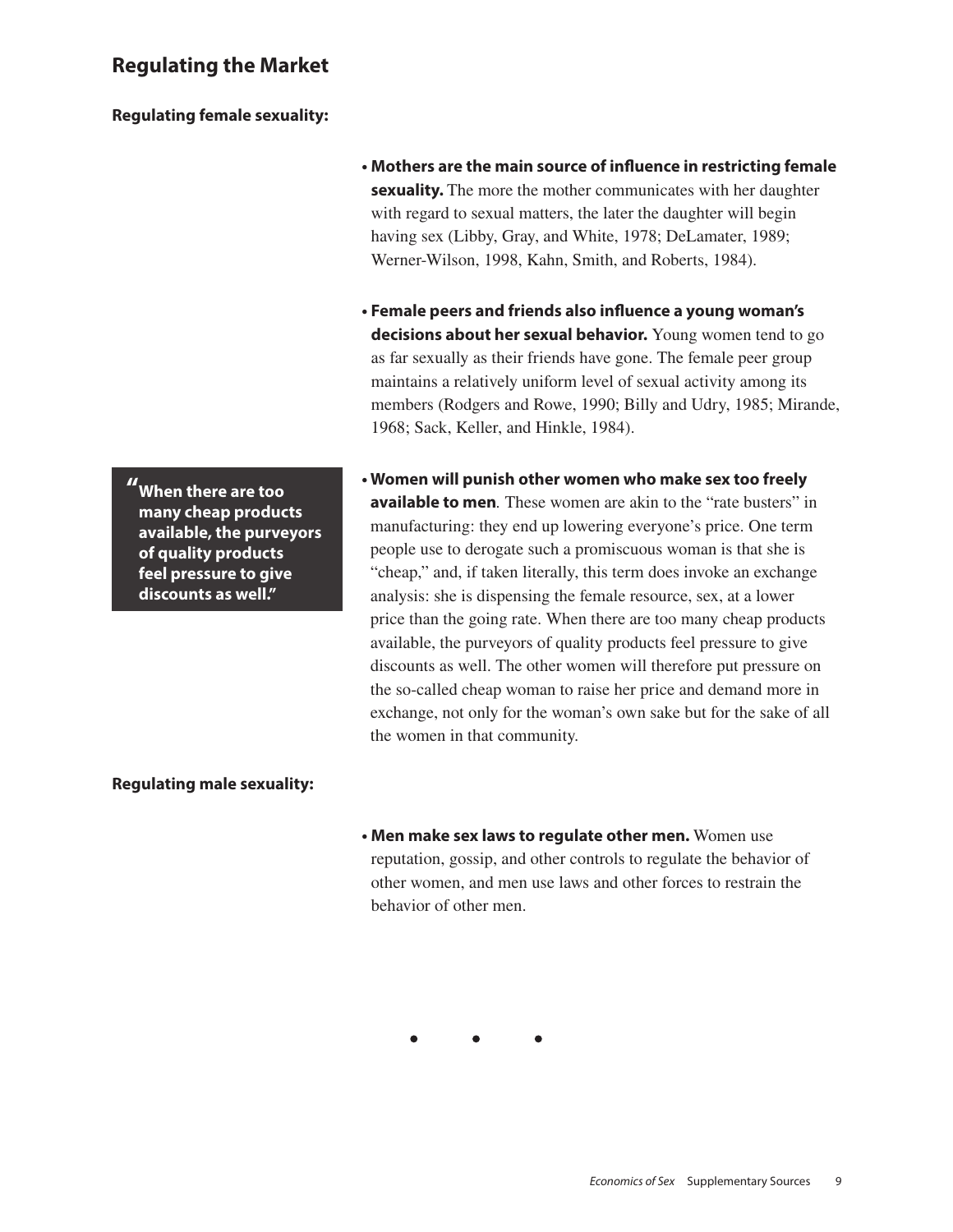## **Baumeister, Roy F., and Kathleen D. Vohs. (2004). "Sexual Economics: Sex as Female Resource for Social Exchange in Heterosexual Interactions."** *Personality and Social Psychology Review***. 8 (4), 339-363.**

*A heterosexual community can be analyzed as a marketplace in which men seek to acquire sex from women by offering other resources in exchange. Societies will therefore define gender roles as if women are sellers and men buyers of sex. Societies will endow female sexuality, but not male sexuality, with value (as in virginity, fidelity, chastity). The sexual activities of different couples are loosely interrelated by a marketplace, instead of being fully separate or private, and each couple's decisions may be influenced by market conditions. Economic principles suggest that the price of sex will depend on supply and demand, competition among sellers, variations in product, collusion among sellers, and other factors. Below you will find a few excerpts from the original article, which has been adapted to make the content accessible to a wider audience.*

### **Why Is Sex a Female Resource?**



**• The potential cost of sex for women (possible pregnancy, with pain and possibly death attending childbirth) is substantial.**  Even if the pleasure is quite high, the potential cost will be an incentive for the woman to hold back, and so the man must offer her some benefits to offset the cost. For a man, sex is all benefit with little or no cost (Symons, 1979).

**• Men display greater sexual motivation than women.** Specifically, men think about sex more often, are more frequently aroused, desire sex more often, and rate their sex drives as stronger (Baumeister, Catanese, and Vohs, 2001).

**• Women act as sexual gatekeepers.** Cohen and Shotland (1996) computed correlations between when people thought sex should start in a given relationship and when they actually began having sex. For the hapless men, the correlation was not even significant  $(r=19)$ , indicating that their wishes and preferences were essentially irrelevant, whereas for women the correlation was very high (r=.88), indicating that sex occurred when they preferred. Thus, women decide when sex commences, and the man's role is to invest time, money, attention, commitment, and other resources until the woman is sufficiently satisfied.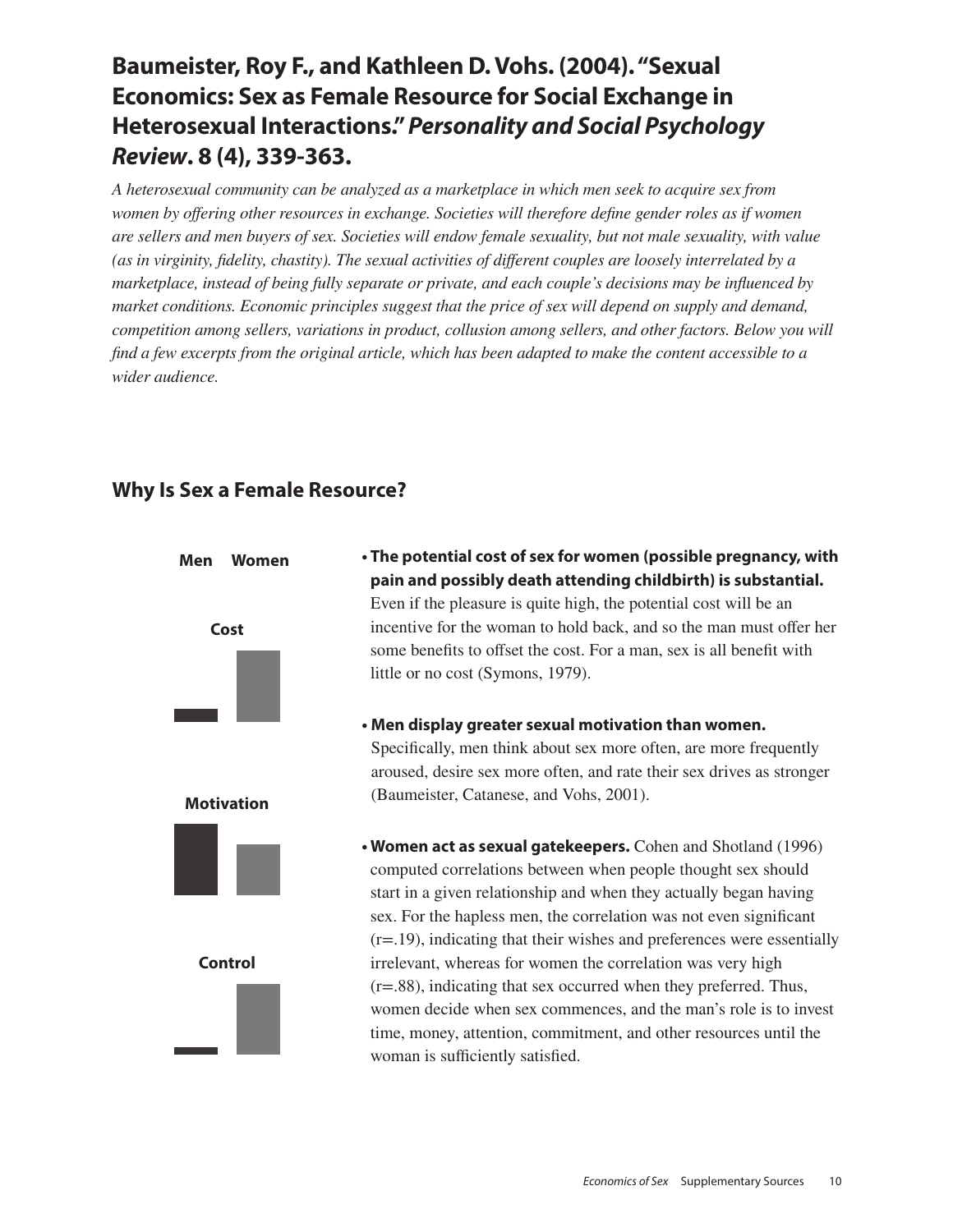**Sexual activities within a community are interconnected as part of a sexual marketplace. Sex is therefore not entirely a private matter between two consenting adults. Rather, sex becomes part of an economic system, just as the sale of a house is not purely a transaction between two parties but is tied in to the local economy and housing market.**

The price of sex (so to speak) may vary widely. To commence a sexual relationship with a particular woman, a man may have to offer her a fancy dinner, a long series of compliments, a month of respectful attention, or a lifetime promise to share all his wealth and earnings with her exclusively. The price is negotiated between the two individuals in the context of the prices that other, similar couples set… Market forces will tend to stabilize this rate within a community (but not necessarily across communities). To illustrate, suppose a particular woman demands too high a price for sex, such as if she refuses to have sex until the man has promised to marry her and has given her an engagement ring. Her suitor may abandon her and turn his attention to another woman – but only if other women in the community will offer sex at a significantly lower price. If all the women in her community demand an engagement ring before giving sex, however, the man will be more likely to agree.





- **Act like buyers who want sex without spending too much**
- **Support initiatives that lower the price of sex**
- **May search for low-cost substitutes for sex, such as prostitution and pornography**
- **Act like sellers who want to get a high price for their sexual favors**
- **Support initiatives that raise the price of sex**
- **Usually oppose low-cost substitutes for sex, such as prostitution and pornography**

Each couple may negotiate its own price, but whether this price is a better deal for the man or for the woman depends on how it compares to the going rate within their community.

### **When Men Are Scarce…**

**"The woman's sexual favors are not a fully renewable resource, and the woman will have some incentive to grant those favors sparingly."**

**• Females aggressively compete for male attention by derogating their rivals.** Most often, females aggressively compete for male attention by derogating their rivals. Women spread rumors that criticize their rival's appearance or that accuse the rival of having many sexual partners (Campbell, 1995). The amount a man would be willing to give to have sex with a woman would differ depending upon how attractive and therefore desirable she is and depending upon her (perceived) sexual history. The woman's sexual favors are not a fully renewable resource (her reputation is a nonrenewable resource), and the woman will have some incentive to grant those favors sparingly.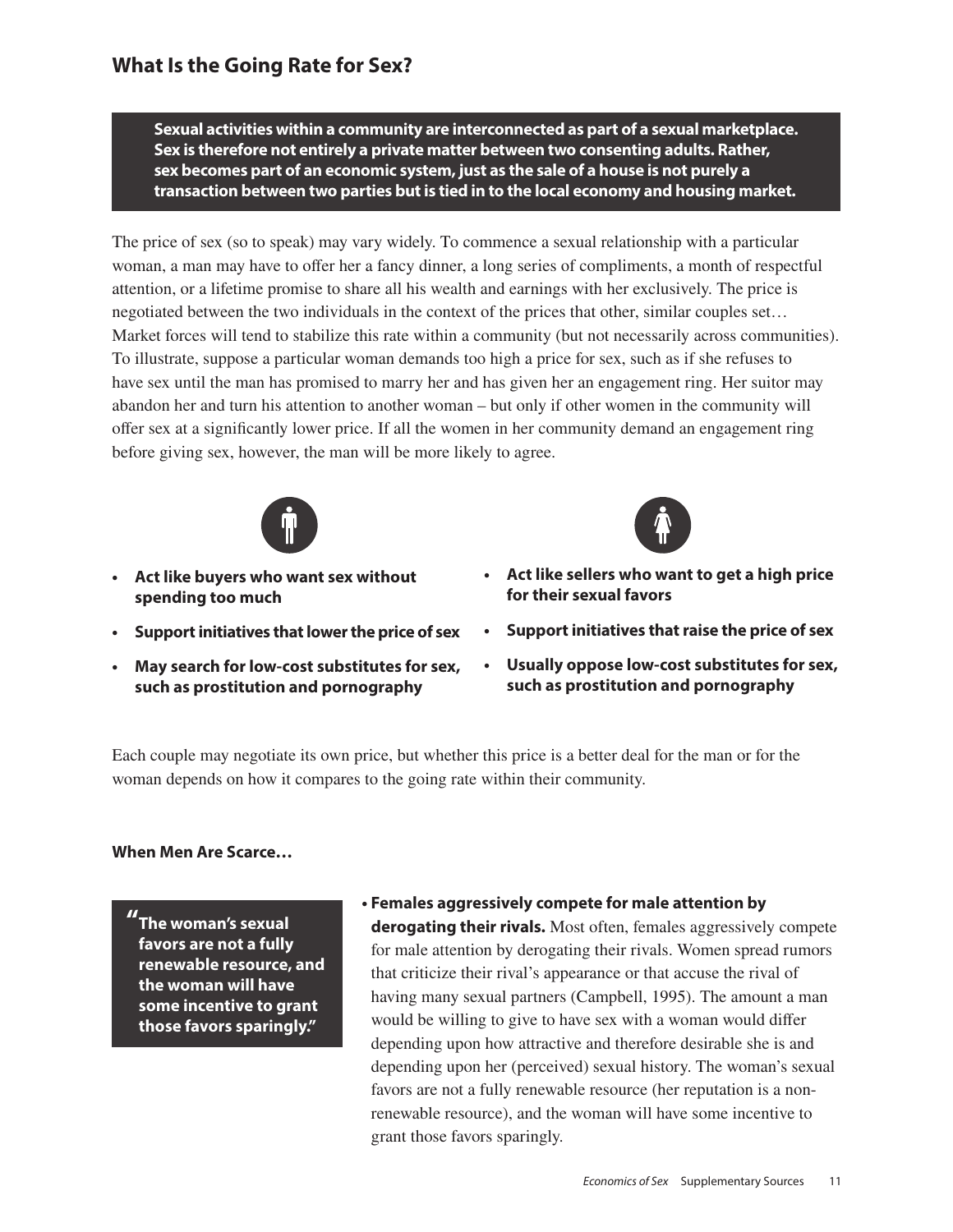- **Teen female pregnancy rates go up** (N. Barber, 2000). Women compete against each other by offering sex at a lower price in terms of commitment. This results in a more permissive sexual climate and an increased rate of pregnancy.
- **Women wear shorter skirts** (N. Barber, 1999). Wearing short skirts is analogous to advertising one's wares, as a way of stimulating demand for one's product. It fits the economic analysis to suggest that sellers advertise more aggressively when demand is low. Even though the sexual revolution occurred in the context of many positive changes for women overall, this analysis would still regard the change in sex itself as disadvantageous to women, insofar as one of their resources (sex) was devalued. Consistent with that view, polls and studies consistently found that women regarded the sexual revolution more negatively than men and had more doubts and regrets about it (Smith, 1994; Rubin, 1990). Thus, even though the sexual revolution has often been presented as a boon to women (and in some ways was), many women have recognized it as a costly sacrifice or as at best a mixed blessing.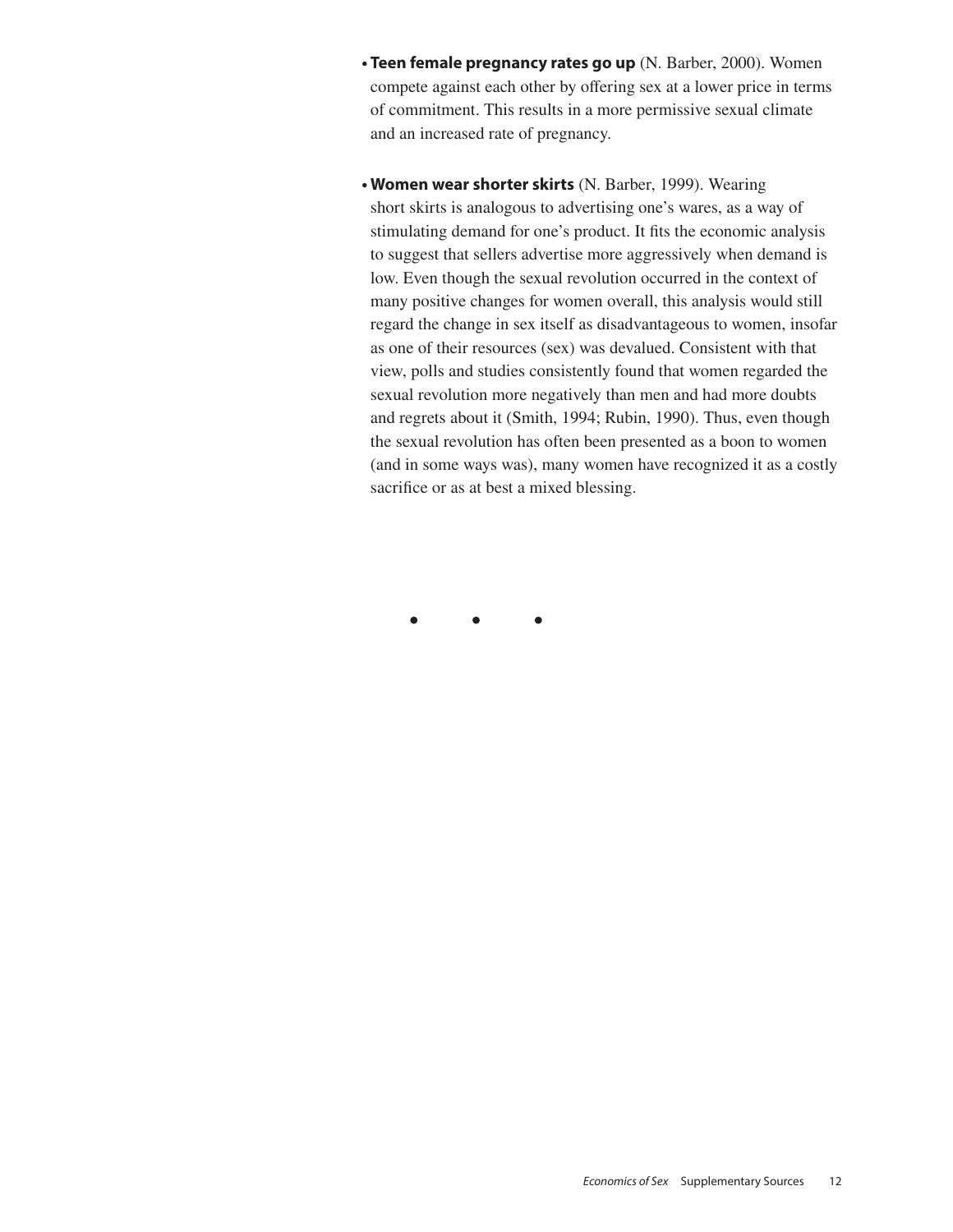## **Akerlof, George A., Janet L. Yellen, and Michael L Katz. (1996). "An Analysis of Out-of-Wedlock Childbearing in the United States."**  *The Quarterly Journal of Economics***. 111 (2), 277-317.**

*This article uses game theory to construct models for determining how an increase in the availability of contraception and abortion paired with their decreasing cost effected a "technology shock" that changed sexual mores and inadvertently increased the number of out-of-wedlock births while decreasing the number of shotgun weddings. Consequent to the decrease in shotgun weddings, more single mothers found themselves raising children or making decisions about their pregnancies all alone, while more men refused to accept responsibility for their children and for the women they had impregnated. Below you will find a few excerpts from the original article, which has been adapted to make the content accessible to a wider audience.*

Our technology shock theory posits two distinct models for why there are fewer shotgun weddings and more out-of-wedlock births now than there were before the introduction of cheap contraception and abortion on demand. The first model emphasizes the role of the new technologies in increasing the willingness of women to participate in uncommitted premarital sex. The second emphasizes the diminished sense of responsibility men feel to care for women who have passed up available contraception and abortion options.

### **Women's Increased Willingness to Engage in Uncommitted Sex**

The legalization of abortion, starting in the late 1960s, induced a large fraction of unmarried women, who were willing to obtain an abortion if pregnant, to engage in premarital sexual relations while forgoing the promise of marriage in the event of premarital conception. Similarly, the invention of the Pill and increased availability of contraception enhanced the willingness of unmarried women to participate in uncommitted, premarital sex by reducing the odds of a pregnancy in the first place.

After introducing the "technology shock" of cheap contraception and readily-available abortion, the use of the Pill at first intercourse by unmarried women jumped from 6 to 15 percent in just a few years, and the number of abortions to unmarried women, which were less than half the number of out-of-wedlock births in the 1960s, grew tenfold, or more. Indeed, the number of abortions grew yet faster than out-of-wedlock births over the 1970s so that, by the end of the decade, unmarried women had 75 percent more abortions than out-of-wedlock births.

**After abortion and contraception become easily available, there is a new equilibrium in which no woman – even if she wants children and marriage – asks for a promise of marriage.**

In this equilibrium if any woman did ask for such a promise, her partner would leave, and she would lose the relationship. A move to this no-commitment trap is likely to reduce welfare for all women. In this example, the gains from the advent of abortion and contraception accrue totally to the men.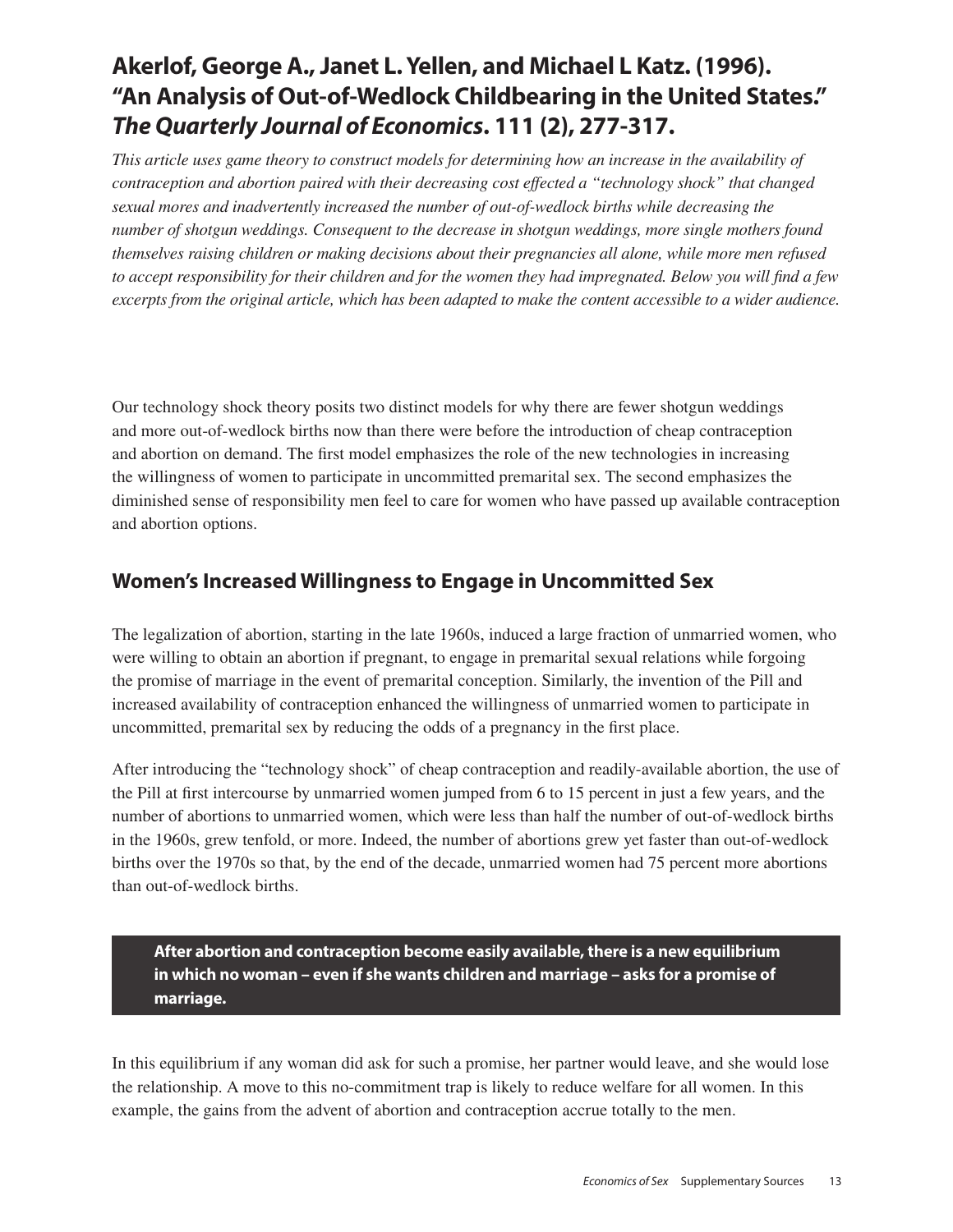### **Men's Diminished Sense of Responsibility**

**By making the birth of the child the physical choice of the mother, the sexual revolution makes marriage and child support a social choice of the father.** In the words of a contributor to the D*ads' Rights Newsgroup*, "Since the decision to have the child is solely up to the mother (see Roe v. Wade), I don't see how both parents have responsibility for that child. When one person has the decision-making power, they alone have the responsibility to provide and care for that decision."



The partner's degree of empathy and willingness to marry after a pregnancy is discovered may decline once it becomes apparent that the woman herself did not use contraception reliably or was unwilling to obtain an abortion. A man may also refuse to commit to a woman because sexual partners engaging in short term relationships (which wide-spread contraception seems to encourage) are likely to enjoy less intimacy with their partners, reinforcing their unwillingness to marry.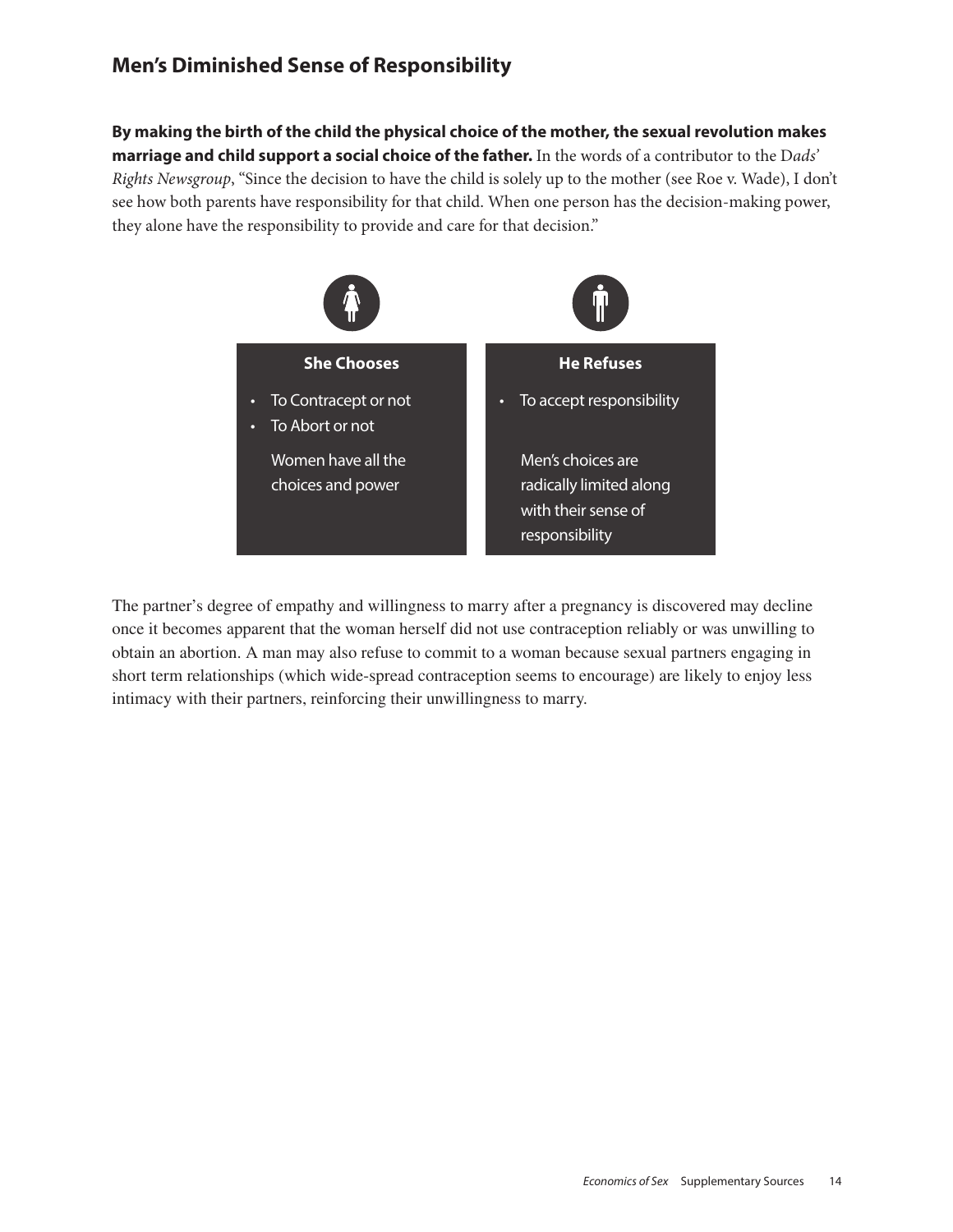### **Why There Are Now More Single Mothers (and Fewer Adoptions) Than Before**





**• Unmarried women who want to keep their children find it increasingly difficult to make (and also to enforce) a contract in which marriage was promised in the event of a pregnancy.**

**• Unmarried women who choose not to contracept or to abort their children typically want to keep them.** It is, then, no surprise that, despite the very large rise in sexual participation, the number of agency adoptions was halved from 86,000 to 43,000 in the five years following the introduction of abortion, or that 1970, the year of our shock, was the peak year for adoptions.



**• The stigma attached to out-of-wedlock childbirth has gradually eroded.** Even the name of the phenomenon has been changed over the last fifteen years: children born out-of-wedlock are no longer referred to as "illegitimate." In former times high school students would quit school in the event of pregnancy. In 1958 the high school completion rate of mothers who became pregnant at seventeen or younger was 19 percent. By 1986 it was 56 percent. Reduction in stigma provides an additional reason why women who, in previous times would have put up their baby for adoption, choose to keep the baby instead. In 1970 most children whose mothers did not get married in the first three years after their birth were put up for adoption (commonly by relatives). In contrast, by the late 1980s about two-thirds of these babies were kept by the mothers.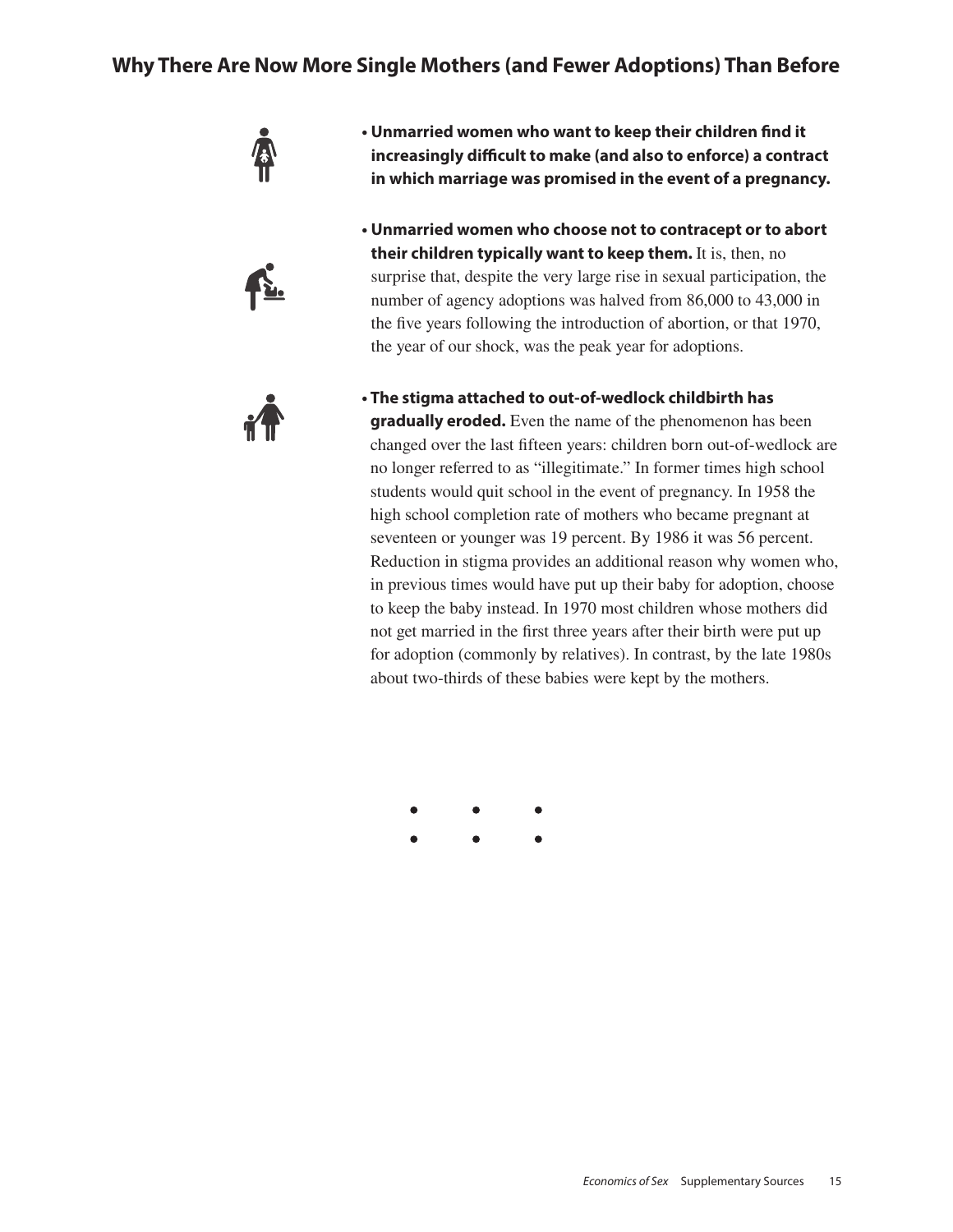## **Love 3.0 Study Guide Questions**

*http://www.austin-institute.org/research/media/love-3/*

- **1. What are the ostensible benefits of a polyamorous relationship according to Jim, Lisa, and the main couple in this animation?**
- **2. What are the drawbacks of polyamory?**
- **3. How could children be affected by their parents' failed marriages or polyamorous relationships?**
- **4. The image of marriage as a closed circuit appears several times in this animation. How can the "closed circuit" be perceived negatively? How can it be perceived positively?**
- **5. Is there any way to avoid the marriage "rut," or the feeling of being trapped in a marriage? If so, how? If not, how can couples persevere through the hard times so that they can enjoy even greater intimacy once they have passed through difficulties?**
- **6. What problems with modern marriage is polyamory supposed to address?**

### **7. Does polyamory adequately address these problems? If so, how? If not, why not?**

#### **8. How would you respond to people who say the following:**

- a. Monogamous marriage is outdated and should be replaced with something newer, fresher, and more exciting.
- b. The only reason why polyamory isn't more widespread is because our society has unfairly stigmatized polyamory and has idealized monogamy.
- c. Humans are not made for monogamy, and proof for this statement can be found in the animal kingdom and in other cultures that allow for polygamy and polyamory.
- d. Marriages may be more stable if marriage partners sought stimulation outside of the marriage. This stimulation might come in the form of sex with someone else. A couple could, for example, simply entertain polyamorous thoughts without acting on them.
- e. Each couple should be allowed to decide for themselves what makes them happy. Conversations about what relationships are best for a stable society or for children should not inhibit the couple's freedom to choose their own happiness.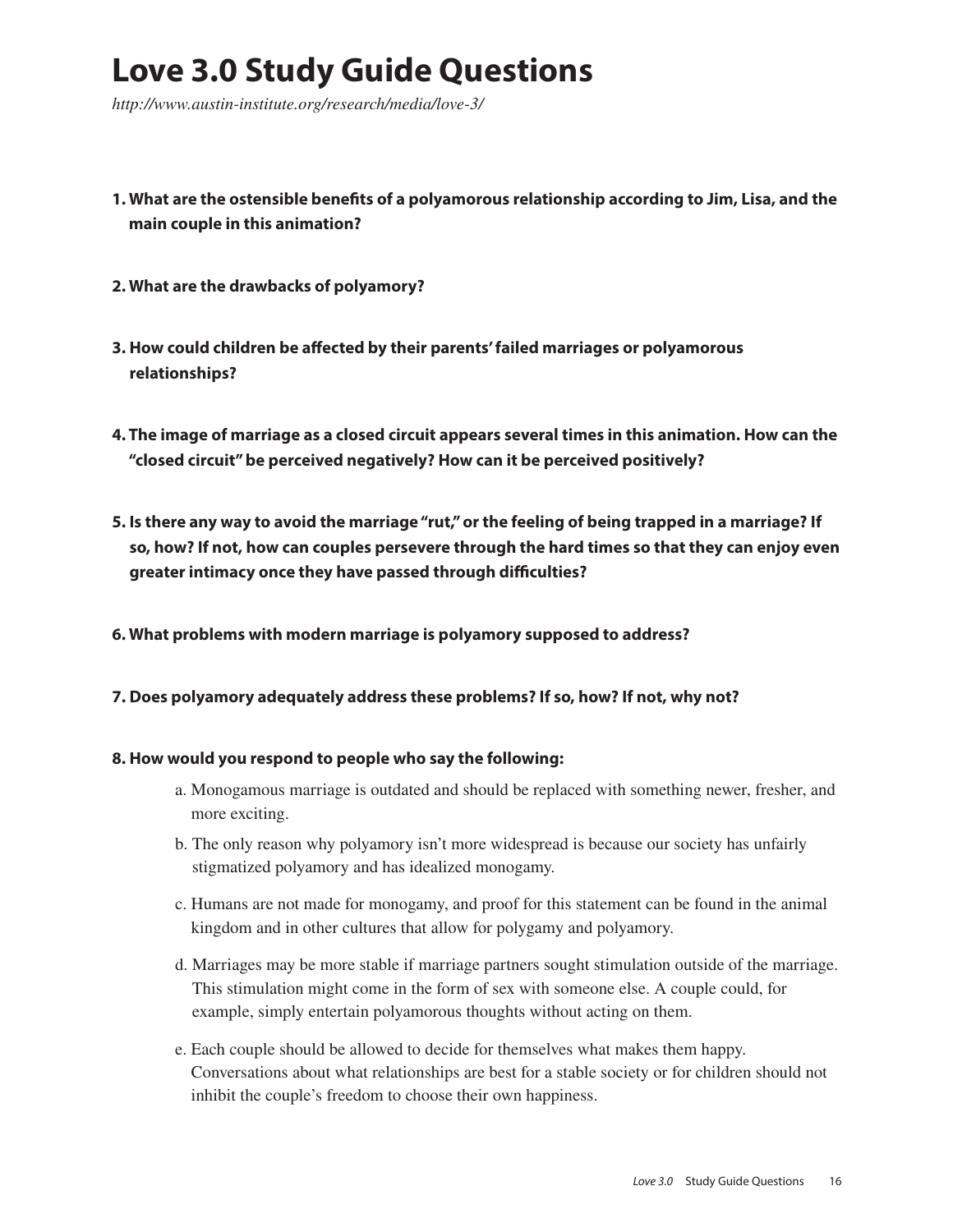## **Love 3.0 Study Guide**

*http://www.austin-institute.org/research/media/love-3/*

### **1. What are the ostensible benefits of a polyamorous relationship according to Jim, Lisa, and the main couple in this animation?**

(Possible answers include: Polyamorous relationships allow people to fully express themselves sexually; they prevent couples from feeling boxed in; they encourage couples to communicate more deeply about their feelings and desires; they are freeing; they build trust because romantic partners know when, where, and with whom their loved ones are hooking up; they encourage honesty; they deconstruct outdated and patriarchal notions of "belonging to one another;" they allow committed couples to experience the "thrill" of dating new people; they take the pressure off the couple to be "everything" to each other.)

### **2. What are the drawbacks of polyamory?**

(Possible answers include: Polyamorous couples will most likely begin to feel jealous of their partners' extramarital affairs; open, polyamorous relationships require that the couple constantly re-negotiate their relationship (a never-ending DTR talk); polyamory destabilizes the marital commitment; "secondaries" can become "primaries," and one spouse could leave the other; polyamorous individuals internally compare themselves to their partners' other lovers, resulting in increased psychological insecurity; polyamory de-emphasizes the uniqueness of the intimate relationship between two spouses; polyamory gives couples an "escape hatch" by which they can avoid the depth that comes when a couple struggles through hard times together; polyamory treats human beings as if they were disposable, pleasure machines that can be dispatched when something more exciting or more pleasurable comes along; polyamory is hard on kids, who may grow attached to their parents' extramarital lovers or who may be shaken by the revelation that their parents' relationship isn't as exclusive and permanent as they thought it was; children of an extramarital liaison may not be embraced by both members of the married couple.)

### **3. How could children be affected by their parents' failed marriages or polyamorous relationships?**

(Note to discussion leaders: If your discussion group doesn't explicitly talk about the effects of polyamory on kids when they discuss question #2, it might be good to follow-up question #2 with question #3. It is very important for people to consider how a polyamorous couple's decision to pursue sexual satisfaction and novelty may affect others.)

### **4. The image of marriage as a closed circuit appears several times in this animation. How can the "closed circuit" be perceived negatively?**

(Possible answers include: The closed circuit makes people feel trapped; it can become monotonous; it stunts personal growth.)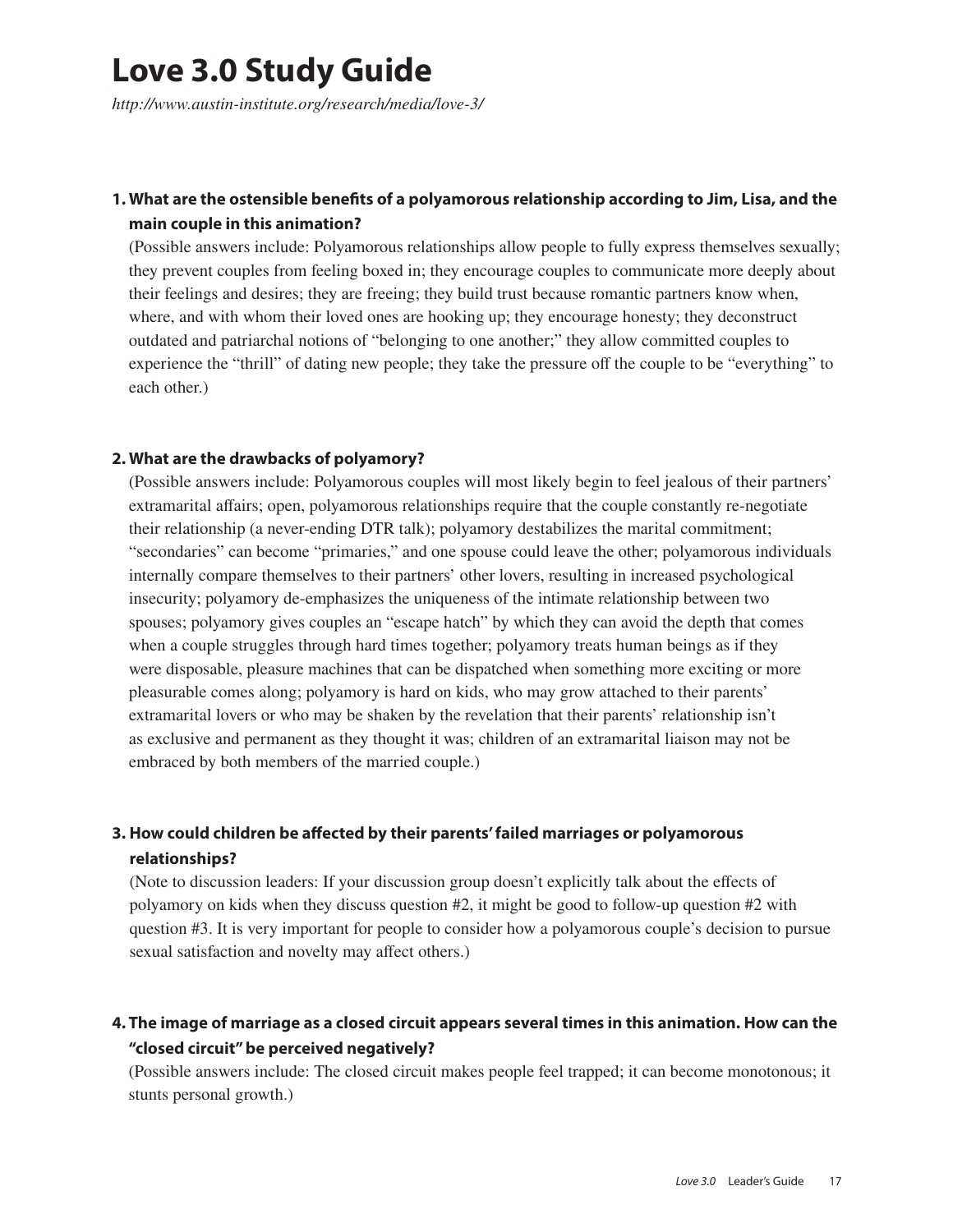### **How can it be perceived positively?**

(Possible answers include: The closed circuit provides security; it prompts spouses to search for and discover new depths in each other; it combats the notion that people are disposable, pleasure machines; it opens and expands through all life's ups and downs; it helps a couple to remain committed to each other.)

### **5. Is there any way to avoid the marriage "rut," or the feeling of being trapped in a marriage? If so, how? If not, how can couples persevere through the hard times so that they can enjoy even greater intimacy once they have passed through difficulties?**

(Note to discussion leaders: The answers to this question will hopefully draw upon people's personal experience, so we will not venture to propose any possible answers here.)

### **6. What problems with modern marriage is polyamory supposed to address?**

(Possible answers include: Modern marriage is unstable; it participates in an outdated, patriarchal frame of mind that insists that women "belong" to men, or to phrase it somewhat more progressively, married individuals "belong" to each other; people get bored in monogamous marriages; marriages sometimes become sex-less and unstimulating; marriage inhibits an individual's ability to fully express him/herself; a person can feel trapped in a marriage that no longer excites him/her; married people fail to communicate all their feelings and desires to their spouses; resentment between spouses can grow when one person or both people feel trapped and unfulfilled.)

### **7. Does polyamory adequately address these problems? If so, how? If not, why not?**

(Note to discussion leaders: Our belief is that polyamory does not adequately address these problems, but since this question is open-ended and may elicit all types of responses, we have noted a few possible answers you may receive. Possible answers may include:

### **Yes:**

Polyamory prevents married people from becoming bored with their sexual life; if they are able to avoid boredom, they are more likely to remain with their spouses.

Polyamory keeps a person from feeling trapped and/or "owned" by another. Preventing these feelings results in that person's greater happiness.

Polyamory can improve communication between spouses because they are constantly forced to talk about their relationship.

### **No:**

Polyamory encourages a person to continually seek superficial pleasures with many people instead of deepening his/her intimacy with just one person.

Polyamory does not build trust and intimacy but instead it spreads jealousy and division between spouses and could make marriage partners feel insecure about how they stack up to their spouse's other lovers. Polyamory weakens the exclusive, loving relationship that children need to see between their parents if they are to be secure themselves.

Polyamory sidesteps the sacrifices that every married couple must make and instead allows a person to avoid the maturity that comes with sacrifice.)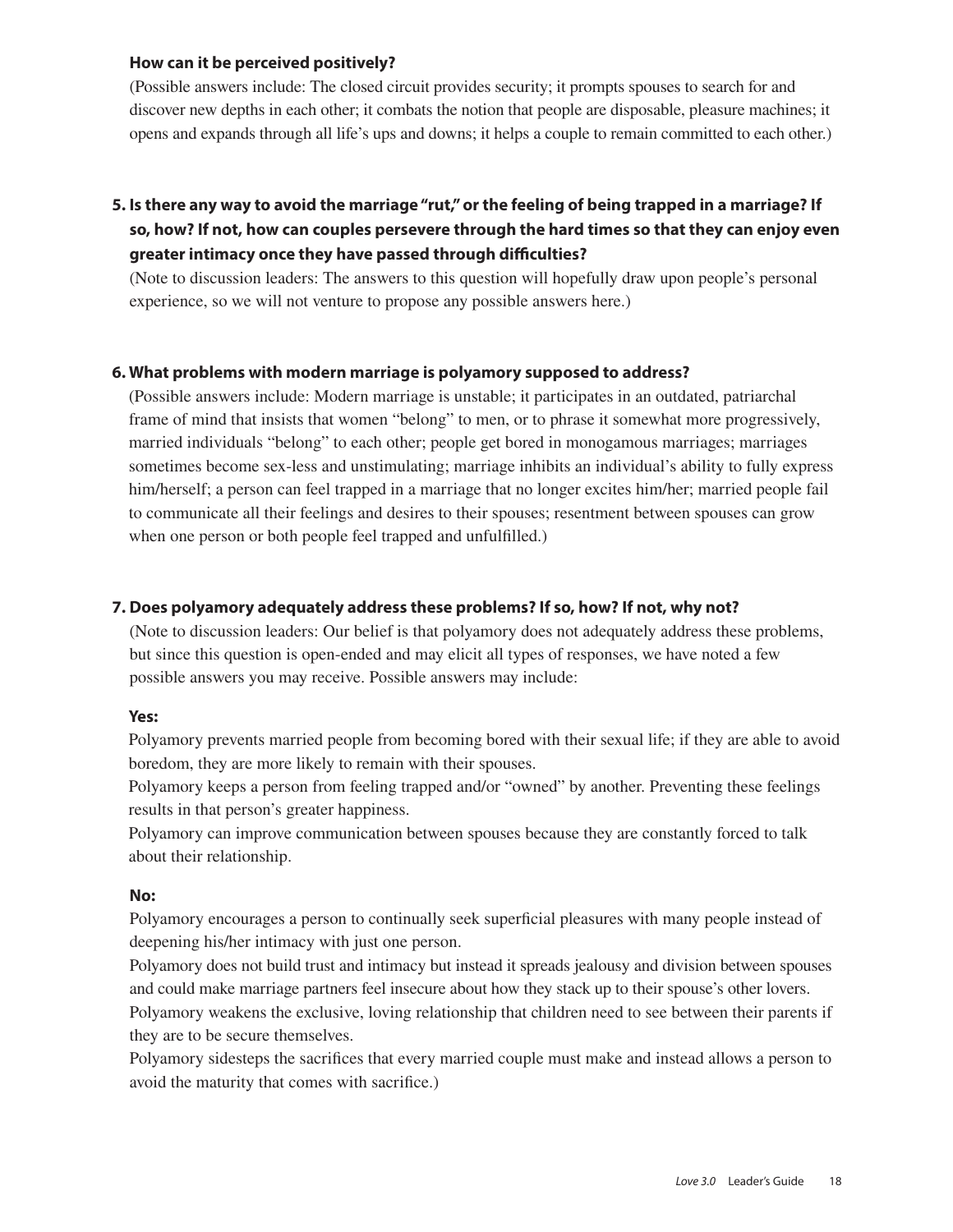#### **8. How would you respond to people who say the following:**

### **a. Monogamous marriage is outdated and should be replaced with something newer, fresher, and more exciting.**

(Answer: Just because something is newer and more exciting, that does not mean that it's better. Many times, older methods of production, behavior, etc. are far superior to novel methods. Take, for instance, farming and food production techniques. More and more studies are revealing that modern methods for growing corn, wheat, and other crops may actually harm people through the introduction of GMOs, pesticides, etc. In response to these findings, farmers and other producers are returning to older techniques because what was older has proven to be better. Couldn't the same be true of marriage? Monogamous marriage doesn't have to change in order to combat the marriage crisis people are facing in Western nations. Research proves that monogamous marriage produces very desirable outcomes. Our destructive and hedonistic attitudes toward sex and our adolescent, selfish behaviors are what need to change if marriage is to experience a revival.)

**b. The only reason why polyamory isn't more widespread is because our society has unfairly stigmatized polyamory and has idealized monogamy.**

(Answer: There are good reasons why society has idealized monogamy. According to a 2012 study conducted by Joseph Henrich, Robert Boyd and Peter J. Richerson, monogamous relationships: 1) decrease the crime rate, 2) decrease intra-household conflict, 3) reduce spousal abuse and promote greater equality between the sexes, 4) increase parental (especially paternal) investment in children, 5) reduce the child mortality rate, and 6) decrease cortisol levels in children. See "The Puzzle of Monogamous Marriage" in the supplementary sources section for more detailed information.)

**c. Humans are not made for monogamy, and proof for this statement can be found in the animal kingdom and in other cultures that allow for polygamy and polyamory.**

(Answer: While they share many physiological similarities, human beings and animals are not the same. Unlike animals, human beings can choose to act morally and to follow reason, which is a higher standard. While it is true that the majority of human societies throughout history have been polygamous or polyamorous, it does not follow that polygamy is the model for marriage that we should willingly choose, nor does it follow that polyamory is the model for relationships that we should willingly choose. What is naturally best for humans is not identical to what happens most often. That slavery has historically been a common human practice is not a justification of slavery. Likewise with polygamy. In fact, the true history of polygamy shows it to be especially bad for women and children.)

**d. Marriages may be more stable if marriage partners sought stimulation outside of the marriage. This stimulation might come in the form of sex with someone else. A couple could, for example, simply entertain polyamorous thoughts without acting on them.** (Answer: Brain scans have revealed that there is an intimate connection between thinking something and doing it. Take, for example, the golfer who imagines himself surveying the ground at a particular hole, taking a swing, and then watching his ball as it rolls onto the green. Imagining himself performing all these actions triggers the same parts of the brain that light up when the action is performed. In a similar way, entertaining thoughts of adulterous activity, even when those thoughts are not immediately acted upon, lights up the activity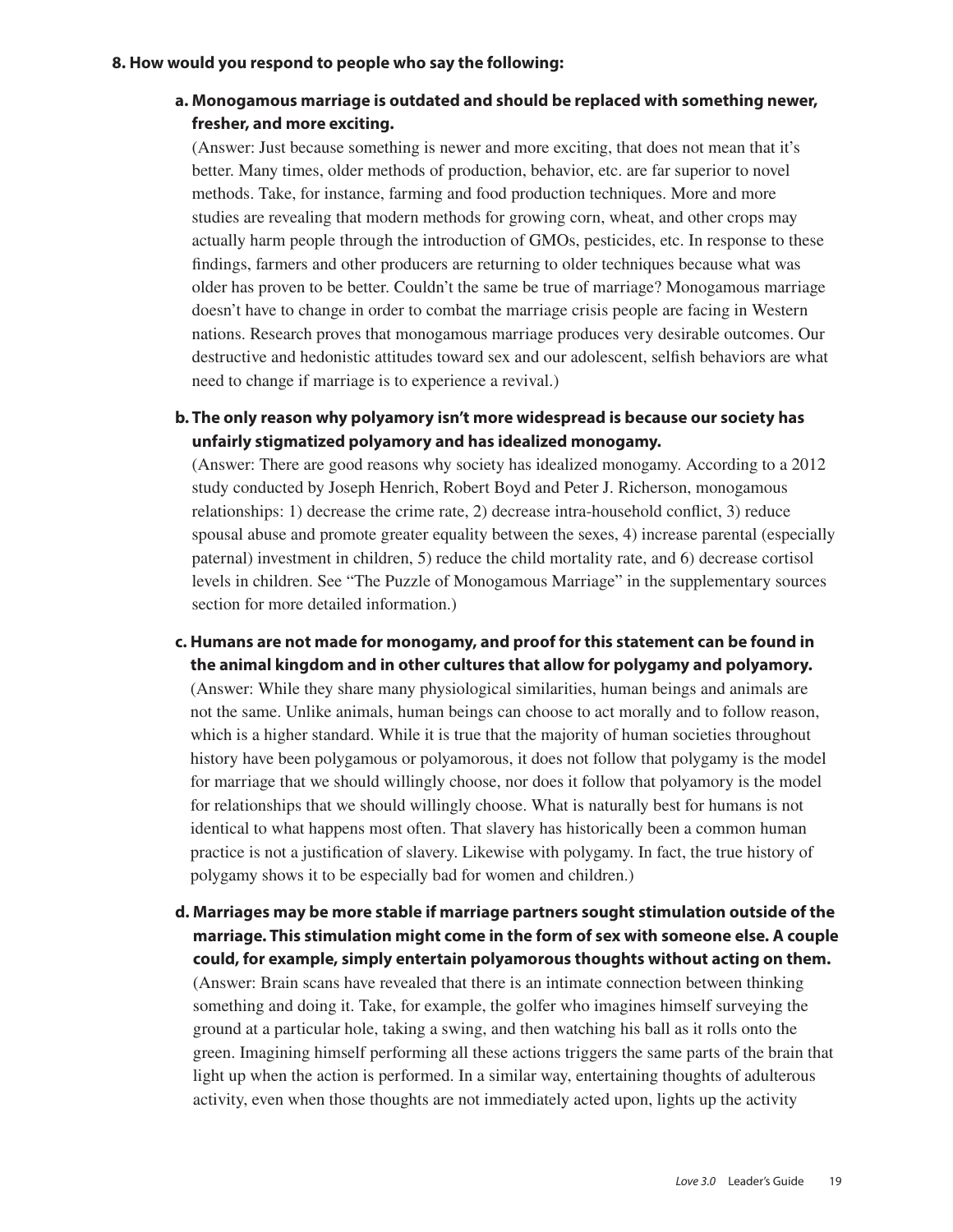centers of the brain and habituates the mind to take less and less offense at actually committing those acts. The bridge between thoughts and action is a smooth and easy one to cross.)

### **e. Each couple should be allowed to decide for themselves what makes them happy. Conversations about what relationships are best for a stable society or for children should not inhibit the couple's freedom to choose their own happiness.**

(Answer: Of course the good of society and children should restrict the personal decisions a couple makes! No man (or woman) is an island entire of itself, John Donne wrote, and current studies in ecology are showing exactly how connected every organism within a system is. Every time a new element is introduced into a system – a physical environment, a marriage, a family, a society – that new element affects all the other organisms within that system, for better or for worse. Many times adults rationalize their behaviors by stating that their actions will only be hurting them, that their children will be unaffected, or that the relative health and stability of their marriage operates independently of everyone else. This is simply not true. Our decisions, even decisions about our personal happiness, inevitably ripple out and affect others, and when we close our eyes to these effects in order to pursue our own selfish pleasures, we demonstrate the heights of reckless egotism.)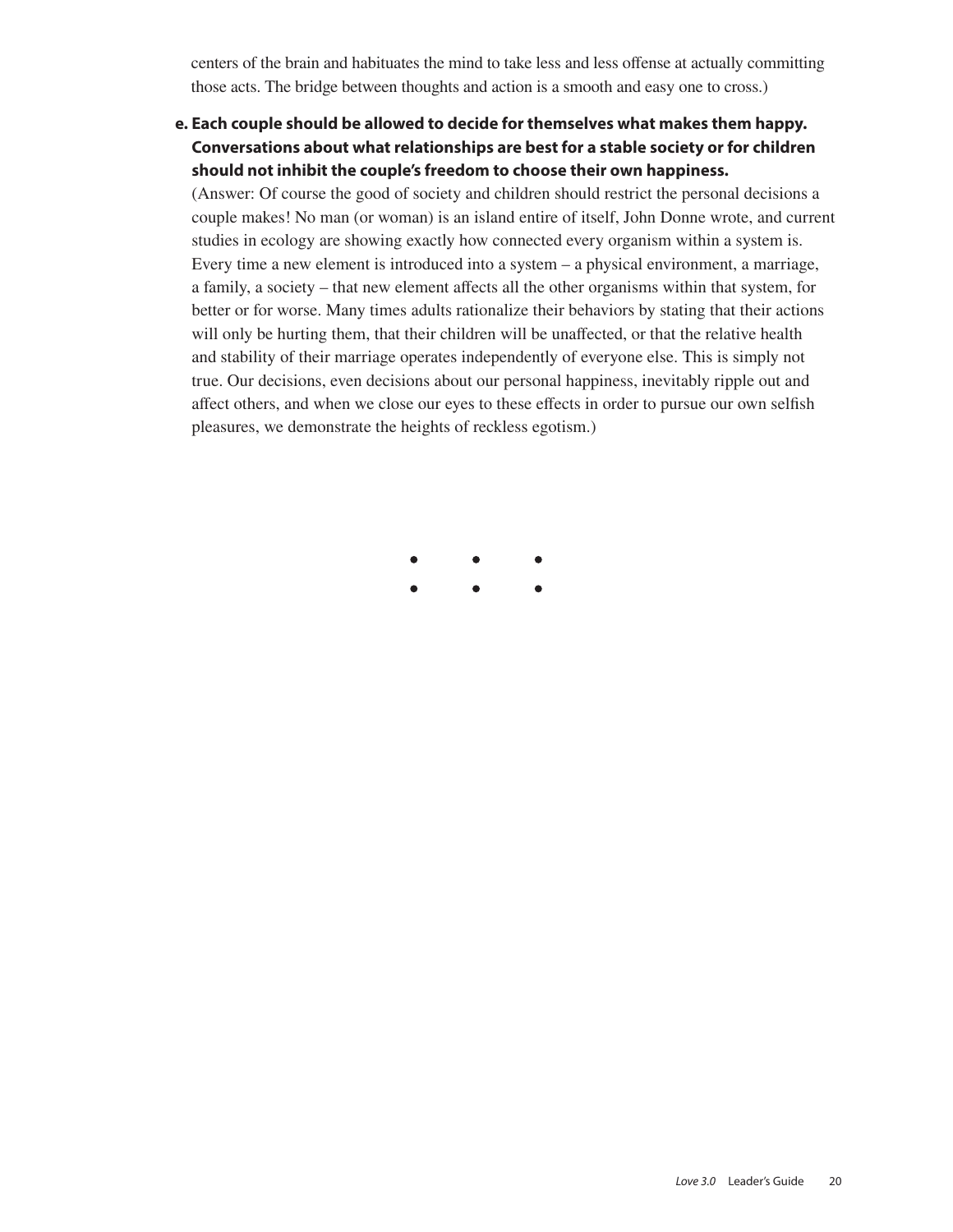## **Love 3.0 Supplementary Sources**

## **Kennedy, Eliza. (2015, June 25). "When an Open Relationship Comes at a Price."** *The New York Times.* **Online.**

*In this short and engaging article, Eliza Kennedy chronicles the harm her pursuit of other love interests caused in an open relationship with her college boyfriend. Committed to the principles of personal freedom and love without constraint, Kennedy's boyfriend encouraged her to experiment with other people, only to find himself feeling jealous, disdainful, and insecure. We encourage you to read the entire article, which can be found at http://www.nytimes.com/2015/06/28/style/when-freedom-comes-at-a-price.html* 



My boyfriend was committed to living his life according to strict intellectual principles, and for him, personal freedom was paramount. Love could not require constraint, foreclosure or deprivation. He argued that even though we planned a future together, we should always permit each other to do as we pleased, including dating other people.

I had no wish to shackle anyone to me, especially not the person I loved best. I didn't want to concede — by being possessive, by demanding fidelity — that my love was anything less than capital-T True. If an open relationship was necessary to prove how well I loved my boyfriend, I was happy to comply.

Marriage isn't the place to sample and explore, as I did in college. But even here, romantic love is more complicated than in the old children's rhyme. It's still an experiment — in trust, understanding and communication. Like any experiment, it could fail. There are no guarantees. As a wife and now a mother, I see that giving my heart to just one other person may be the riskiest way to love of all.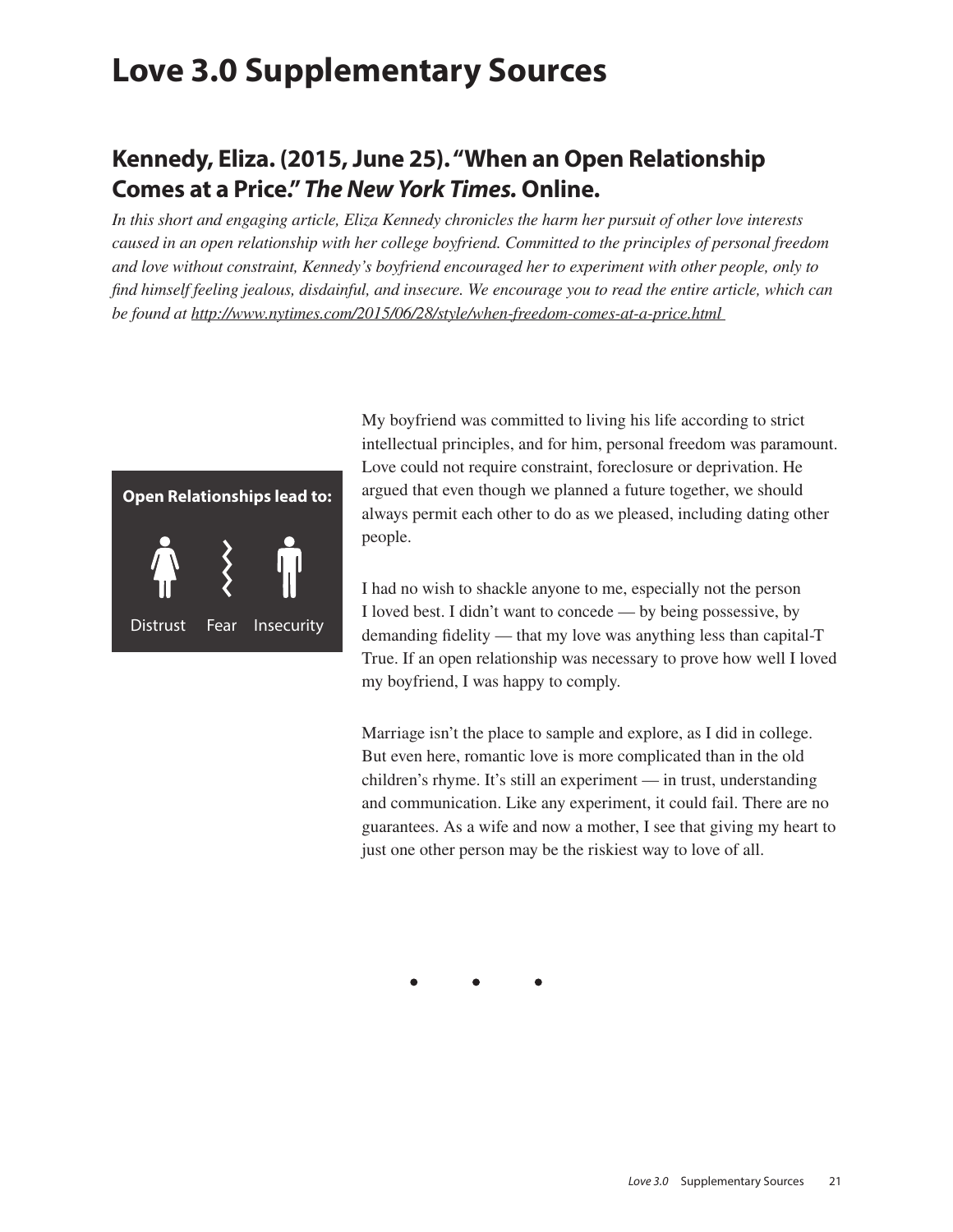## **Henrich, Joseph, Robert Boyd, and Peter J. Richerson. (2012). "The Puzzle of Monogamous Marriage."** *Philosophical Transaction of the Royal Society.* **367, 657-669.**

*This article develops and explores the hypothesis that the norms and institutions that compose the modern package of monogamous marriage have been favored by cultural evolution because of their group-beneficial effects—promoting success in inter-group competition. In suppressing intrasexual competition and reducing the size of the pool of unmarried men, normative monogamy reduces crime rates, including rape, murder, assault, robbery and fraud, as well as decreasing personal abuses. By assuaging the competition for younger brides, normative monogamy decreases (1) the spousal age gap, (2) fertility, and (3) gender inequality. By shifting male efforts from seeking wives to paternal investment, normative monogamy increases savings, child investment and economic productivity. By increasing the relatedness within households, normative monogamy reduces intra-household conflict, leading to lower rates of child neglect, abuse, accidental death and homicide. While this article does not deal with polyamory per se, it does offer a convincing defense of monogamy by presenting many of the benefits that can come from monogamous relationships. Below you will find a few excerpts from the original article, which has been adapted to make the content accessible to a wider audience.*

### **Reduces Crime**

Faced with high levels of competition and little chance of obtaining even one long-term mate, unmarried, low-status men will heavily discount the future and more readily engage in risky status-elevating and sex-seeking behaviors. This will result in higher rates of murder, theft, rape, social disruption, kidnapping (especially of females), sexual slavery and prostitution. As a by-product, these men will probably engage in more substance abuse…By contrast, normative monogamy drains the pool of low-status unmarried men resulting in lower rates of social ills, including reduced rates of crime, social disruption and substance abuse.

Cross-sectional data shows that marriage reduces a man's likelihood of committing a crime by 35 percent. For property and violent crimes, being married cuts the probability of committing a crime by half. When men are divorced or widowed, their crime rates go up. Analyses also show that 'good marriages' are even more prophylactic than average marriages (though marrying a criminal wife has the opposite effect).

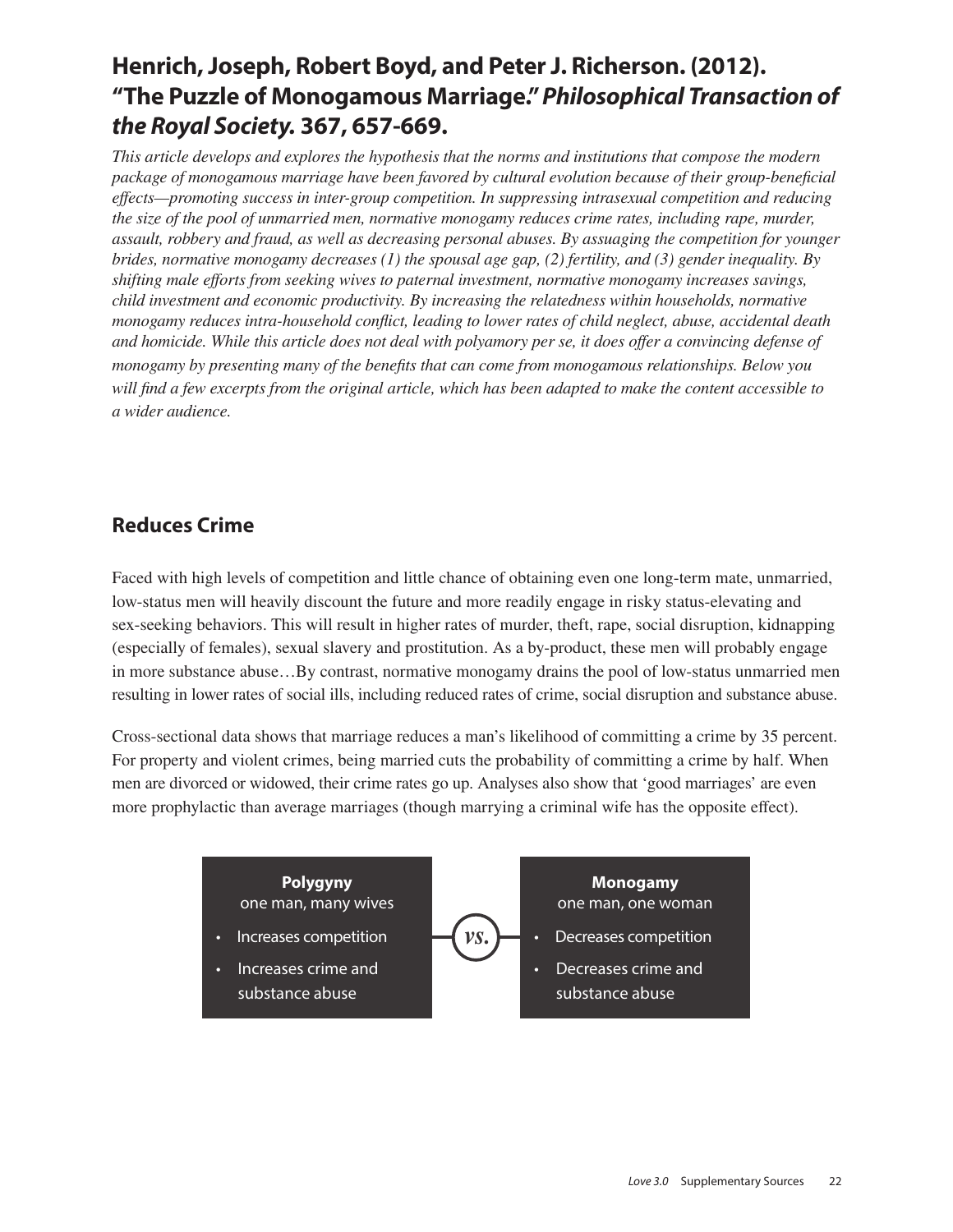### **Provides A Healthier Domestic Situation for Women**

Polygynous marriage increases competition for wives, as married men remain on the marriage market. This increased competition drives down the age of first marriage for females and increases the spousal age gap. Once adolescent girls and young women become wives, older husbands strive to 'protect' their young wives from other males (guarding the paternity of any offspring) and dominate household decisionmaking. More competition also motivates men to seek to control their female relatives (e.g. sisters), as demand for wives increases. This results in suppressing women's freedoms, increasing gender inequality and stimulating domestic violence. Women's loss of influence on household decision-making and their lower age of marriage results in higher fertility. By contrast, normative monogamy diffuses the pressure to bring younger brides into the marriage market, and thereby reduces the spousal age gap, male efforts to control ('protect') women, gender inequality and total fertility.

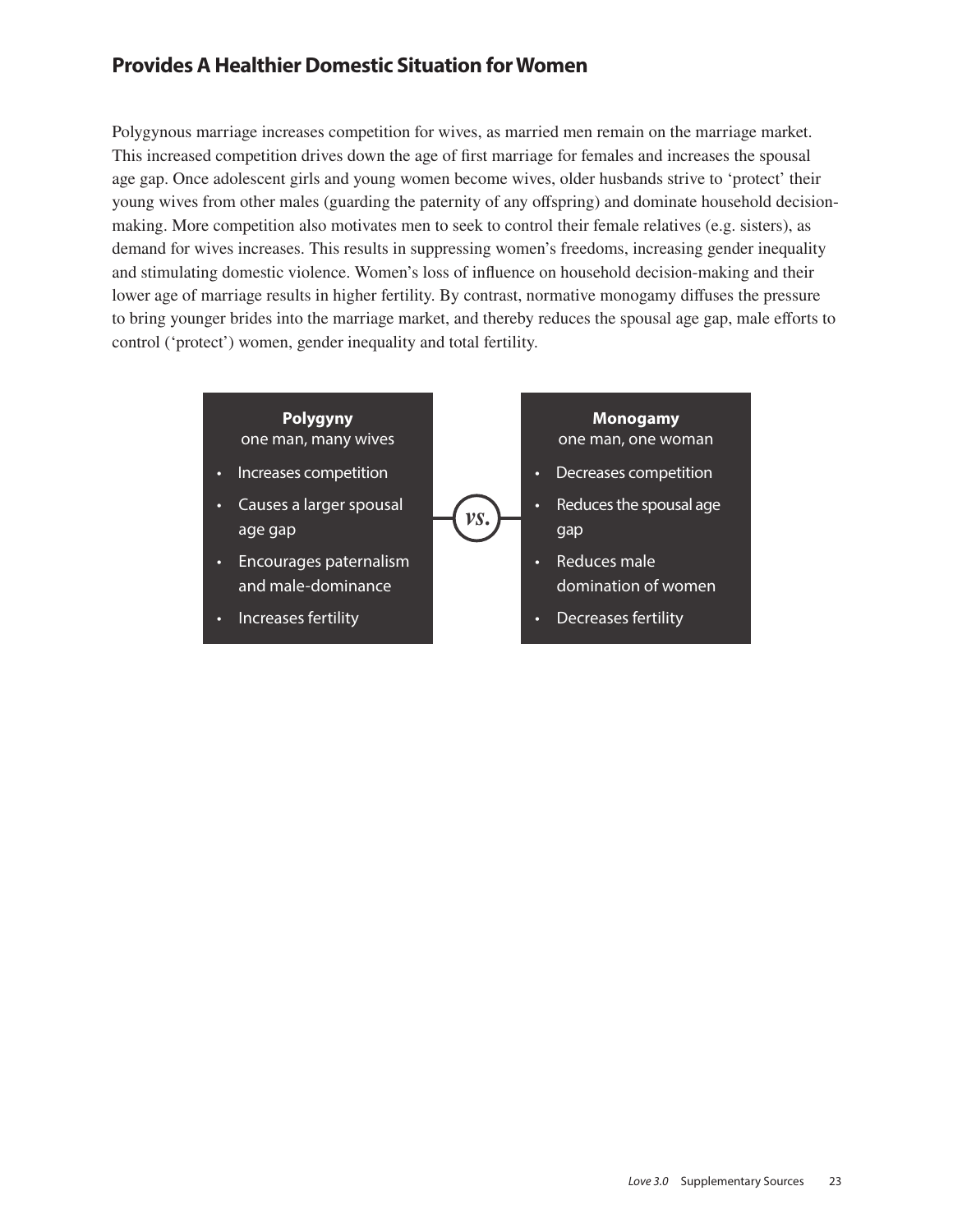### **Produces a Safer Environment for Children**

studies concludes that children from polygamous families experience higher incidences of marital conflict, household violence and family disruptions than do children of monogamous families. Much empirical work in monogamous societies indicates that higher degrees of relatedness among household members are associated with lower rates of abuse, neglect and homicide. Living in the same household with genetically unrelated adults is the single biggest risk factor for abuse, neglect and homicide of children. Stepmothers are 2.4 times more likely to kill their stepchildren than birth mothers, and children living with an unrelated parent are between 15 and 77 times more likely to die accidentally.

From health psychology, a comprehensive review of psychological

Converging with these ideas is long-term research in the Caribbean, which shows how different household compositions impact cortisol levels (a stress hormone) in children. Children in nuclear families with only genetic parents showed the lowest cortisol levels. By contrast, children in households with distant relatives, stepfathers and half-siblings showed the highest cortisol levels of any household composite in the sample. This suggests that the children of polygynous households will run higher cortisol levels owing to the presence of unrelated mothers and half-siblings.

In Africa, diverse studies show that, relative to children from monogamous households, children from polygynous households risk diminished nutritional status, poorer health outcomes and elevated mortality. According to a nineteenth century North American study, while wealthy men had more total offspring and longer reproductive careers (33 years for wealthy men compared to 22 for poor men), the children of poor men had better survival rates for their children to age 15. For poor men, 6.9 of their offspring (per wife) survived on average to age 15, while for wealthy men only 5.5 of their offspring (per wife) survived to age 15. This is amazing, given that the poor men had less than 10 percent of the wealth of the rich men, and the rich men had significantly more total offspring (including those that did not make it to 15).

**"Living in the same household with genetically unrelated adults is the single biggest risk factor for abuse, neglect and homicide of children."**

### **Children whose parents are in polygynous relationships suffer higher rates of:**

**abuse**

**neglect**

**stress**

**poor health**

**mortality**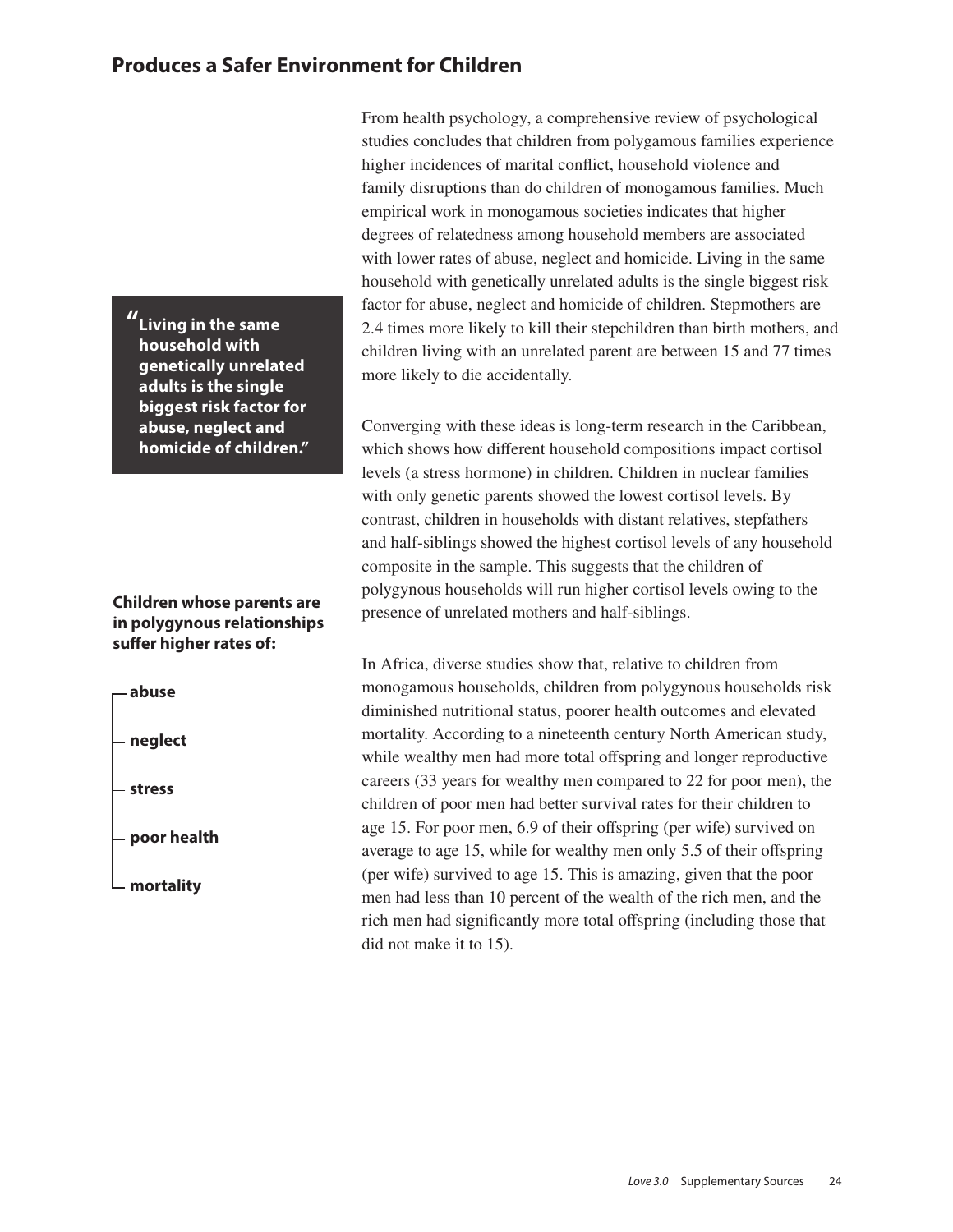### **Ensures Greater Investment by Fathers in Their Children**

While allowing the resources of richer men to be distributed among more children, the net effect of polygyny on male parental investment will often be to reduce the average investment per child. Normative monogamy provides increased opportunities for low-status males to marry, save and invest for the long term. The labor and talents of these would-be risk-taking criminals (and/or substance abusers) are instead channeled into long-term investments in family and child-rearing (reliable economic productivity).

### **Why Monogamous Relationships Are Better**

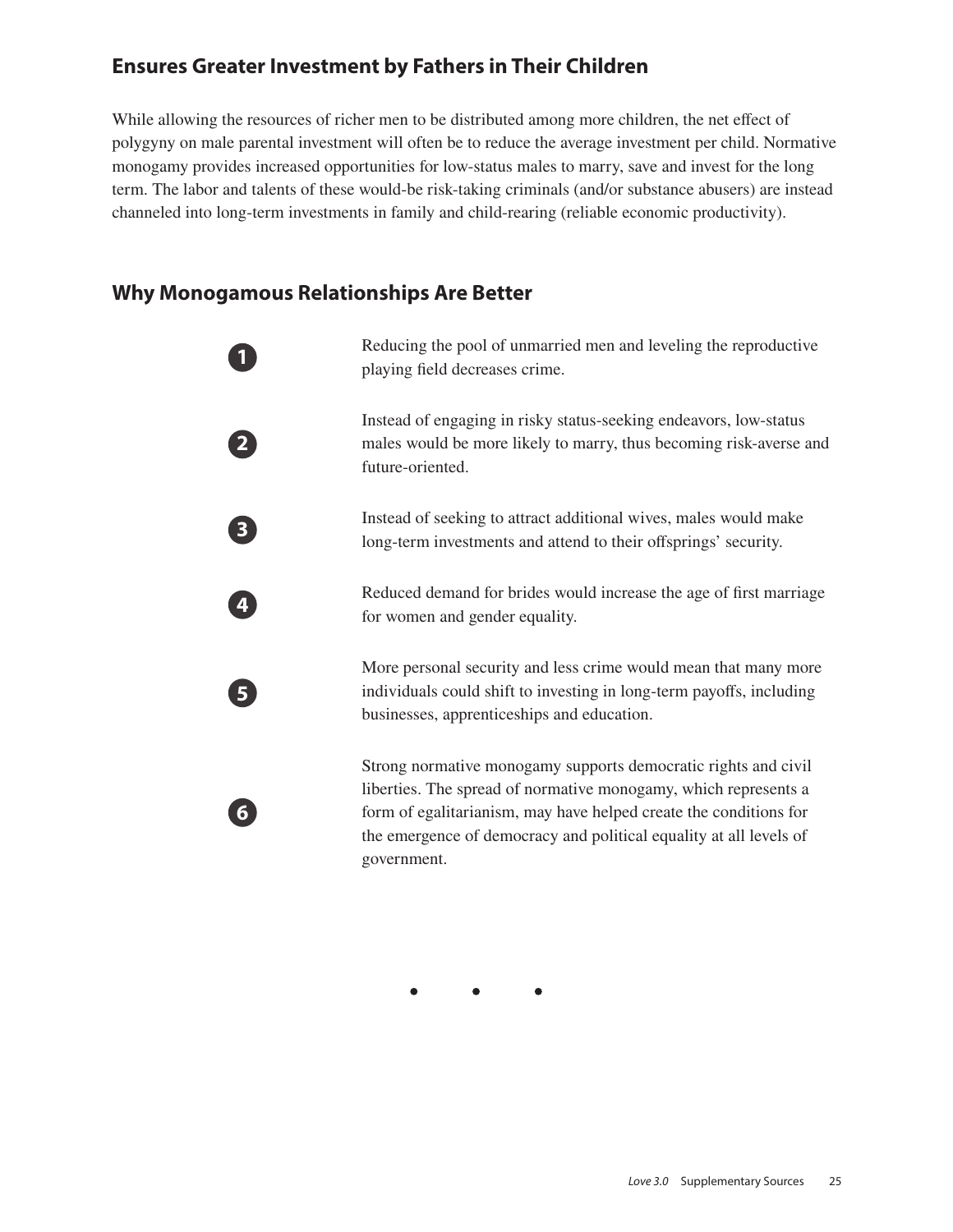## **Gottman, John M. and Nan Silver. (2015). T***he Seven Principles for Making Marriage Work: A Practical Guide from the Country's Foremost Relationship Expert* **(2nd ed.). New York, NY: Harmony Books.**

*Dr. Gottmann's bestselling book is a must-read for all couples, both those who are struggling and those who simply wish to strengthen their marriages. Based on years of clinical research into the way happily married people interact with each other, Dr. Gottmann emphasizes the importance of developing and sustaining spousal friendship, letting your spouse influence you, dealing constructively with marital conflict, and creating shared meaning. In this book, Gottmann pairs practical advice with valuable exercises designed to help couples put his principles into practice. If conventional marriage advice hasn't been working for you, if you feel that practicing basic conflict-resolution isn't enough, or if you want to avoid the common pitfalls that lead to divorce (which Gottmann claims he can predict with over 90% accuracy), you will find pages of clinically-proven, down-to-earth wisdom in this book. For a more detailed look at specific problems married couples face, read Gottmann's second book, co-authored with his wife, Dr. Julie Gottmann, 10 Lessons to Transform Your Marriage (2006).*

**"Getting couples to disagree more 'nicely' might reduce their stress levels while they argued, but frequently it wasn't enough to pump life back into their marriages."**

The advice I used to give couples earlier in my career was pretty much what you'd hear from virtually any marital therapist at the time – nothing but the same old pointers about conflict resolution and communication skills. But after looking squarely at my own data, I had to face the harsh facts: getting couples to disagree more "nicely" might reduce their stress levels while they argued, but frequently it wasn't enough to pump life back into their marriages.

The right course for these couples became clear only after I analyzed the interactions of spouses whose marriages sailed smoothly through troubled waters. Why was it that these marriages worked so well? Were these master couples more intelligent and stable, or simply more fortunate than the rest? Could whatever they had be taught to others? It soon became apparent that these happy marriages were never perfect unions. Some couples who said they were very satisfied with each other still had significant differences in temperament, interests, and family values. Conflict was not infrequent. They argued, just as the unhappy couples did, over money, jobs, kids, housekeeping, sex, and in-laws. The mystery was how they so adroitly navigated their way through these difficulties and kept their marriages happy and stable.

It took studying hundreds of couples to uncover the secrets of these emotionally intelligent marriages. No two marriages are the same, but the more closely my research team and I looked at happy marriages, the more evident it became that they were alike in seven telltale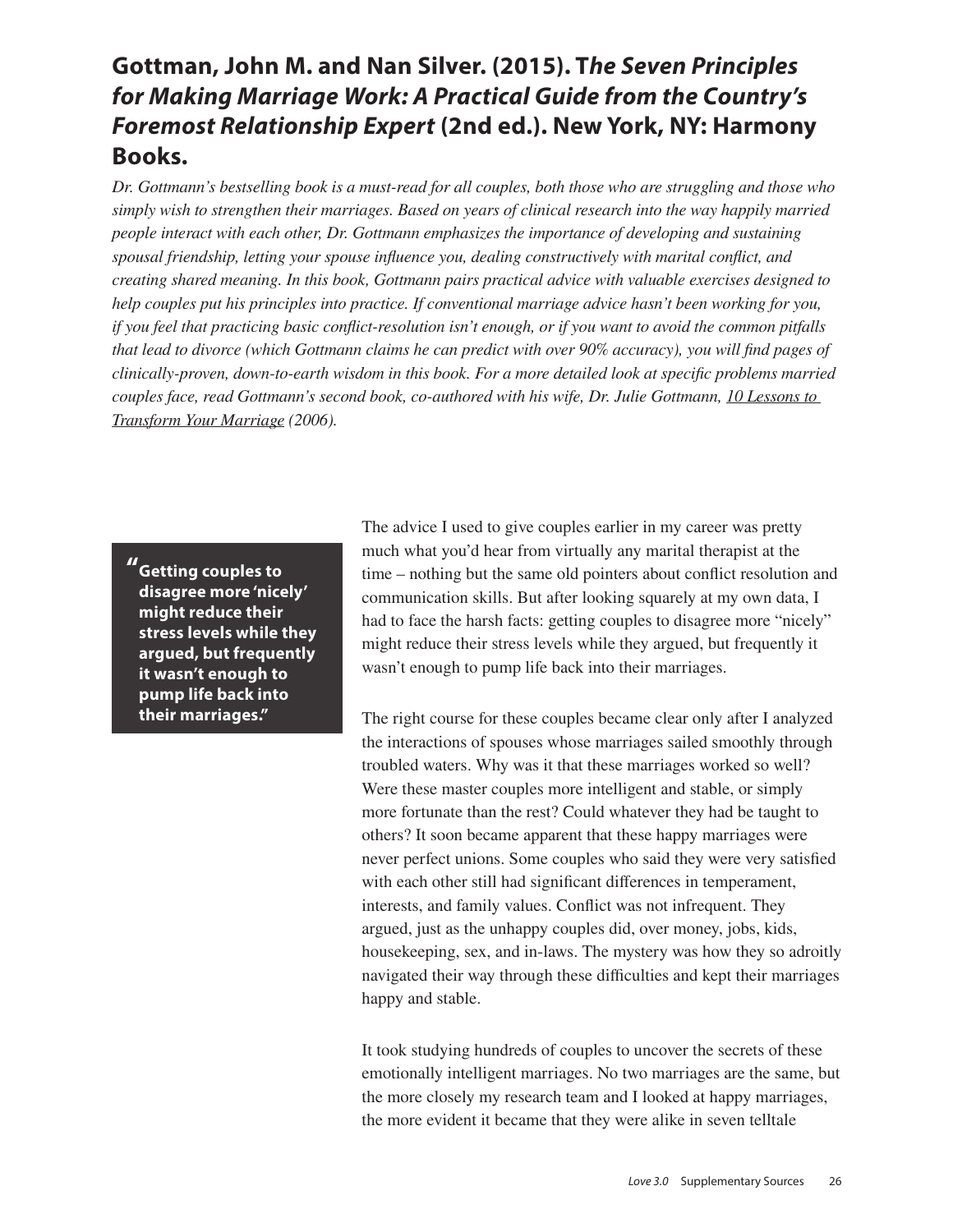ways. Happy married couples may not be aware that they follow these Seven Principles, but they all do. Unhappy marriages always come up short in at least one of these seven areas – and usually in many of them. By mastering these Seven Principles, you can ensure that your own marriage will thrive. You'll learn to identify which if these components are weak spots, or potential weak spots, in your relationship, and to focus your attention where you most need it.

## **"Sonnet 116" by William Shakespeare**

*One of Shakespeare's most famous sonnets, this poem speaks of love's incredible endurance.*

Let me not to the marriage of true minds Admit impediments. Love is not love Which alters when it alteration finds, Or bends with the remover to remove: O no; it is an ever-fixed mark, That looks on tempests, and is never shaken; It is the star to every wandering bark, Whose worth's unknown, although his height be taken. Love's not Time's fool, though rosy lips and cheeks Within his bending sickle's compass come; Love alters not with his brief hours and weeks, But bears it out even to the edge of doom. If this be error and upon me proved, I never writ, nor no man ever loved.

- 
-